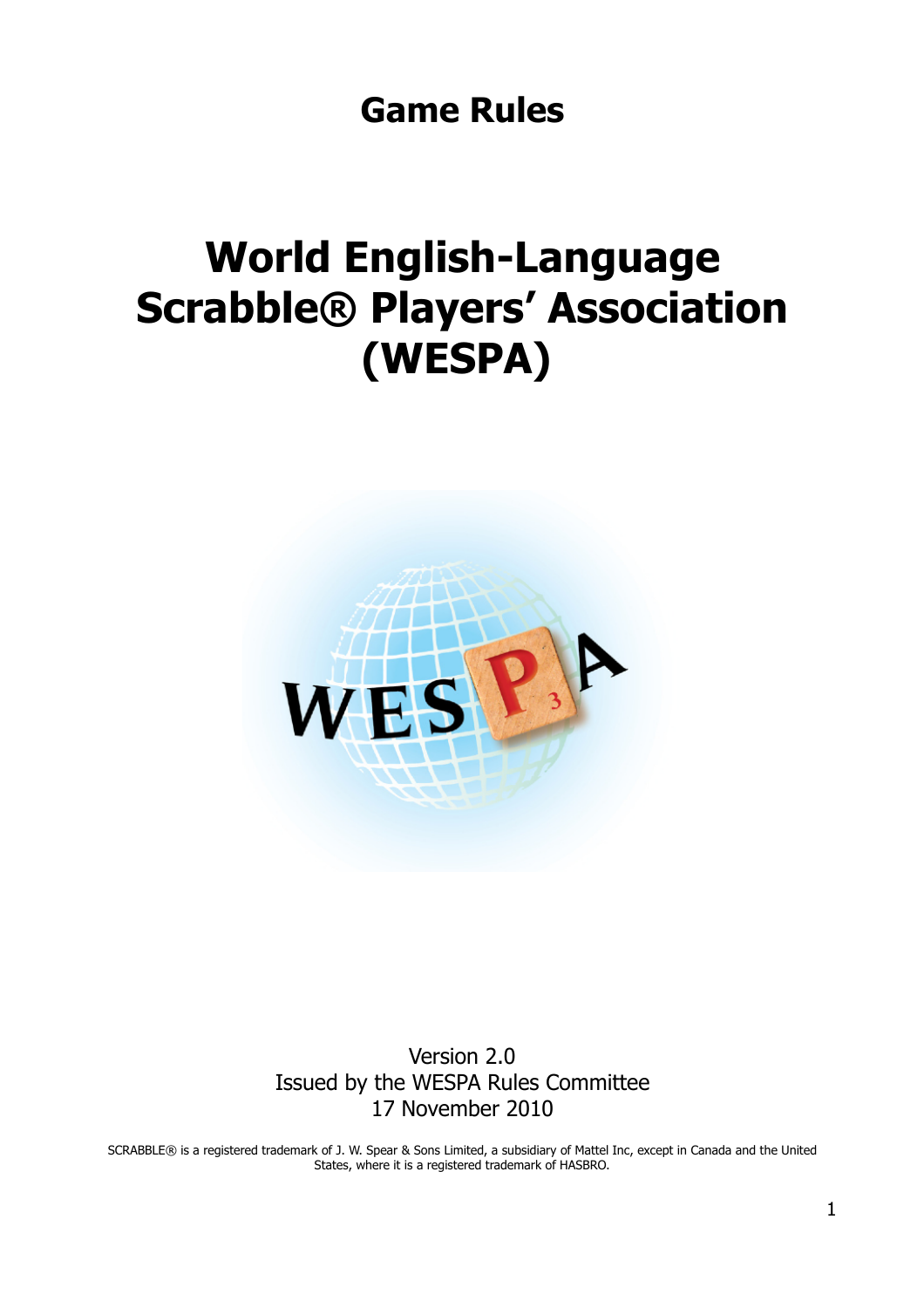## **Contents**

| <b>Preamble</b>                          |                                                                                                                                                                                                                                                                                                                                               | 6                 |  |
|------------------------------------------|-----------------------------------------------------------------------------------------------------------------------------------------------------------------------------------------------------------------------------------------------------------------------------------------------------------------------------------------------|-------------------|--|
|                                          | Part $1 -$ Equipment<br>6                                                                                                                                                                                                                                                                                                                     |                   |  |
|                                          | 1.1 Standard Rules<br>1.2 Word Source<br>1.3 The Game Set<br>1.3.1 Tile Distribution<br>1.3.2 The Tiles<br>1.3.3 The Board<br>1.3.4 Other Equipment<br>1.3.5 State of Equipment<br>1.3.6 Varying the Equipment<br>1.3.7 Disputes                                                                                                              | 6<br>6<br>6       |  |
| 1.4                                      | <b>The Timer</b><br>1.4.1 Checking the Timer<br>1.4.2 Precedence<br>1.4.3 Neutralisation of the Timer<br>1.4.4 Use of Timer Mandatory<br>1.4.5 Timer Position                                                                                                                                                                                 | $\overline{7}$    |  |
|                                          | 1.5 Written Aids<br>1.5.1 Score Sheets<br>1.5.2 Separate Tile Tracking Lists<br>1.5.3 Acceptable Materials<br>1.5.4 Writing During the Game                                                                                                                                                                                                   | 8                 |  |
|                                          | 8<br>Part 2 – Starting the Game                                                                                                                                                                                                                                                                                                               |                   |  |
| 2.2<br>2.3 <sub>2</sub><br>$2.4^{\circ}$ | 2.1 Determining Who Starts<br><b>Starting the Timer</b><br><b>Late Arrivals</b><br>2.3.1 Duty to be Present<br>2.3.2 Both Players Absent<br>2.3.3 One Player Absent<br>2.3.4 Optional Forfeiture due to Lateness<br>2.3.5 Compulsory Forfeiture due to Lateness<br>2.3.6 Consequences of Forfeiture due to Lateness<br><b>Shuffling Tiles</b> | 8<br>9<br>9<br>10 |  |
| 2.5                                      | <b>Special Needs</b>                                                                                                                                                                                                                                                                                                                          | 10                |  |
| Part 3 - The Turn                        |                                                                                                                                                                                                                                                                                                                                               | 10                |  |
| 3.1                                      | <b>Playing a Word</b><br>3.1.1 Elements of the Turn                                                                                                                                                                                                                                                                                           | 10                |  |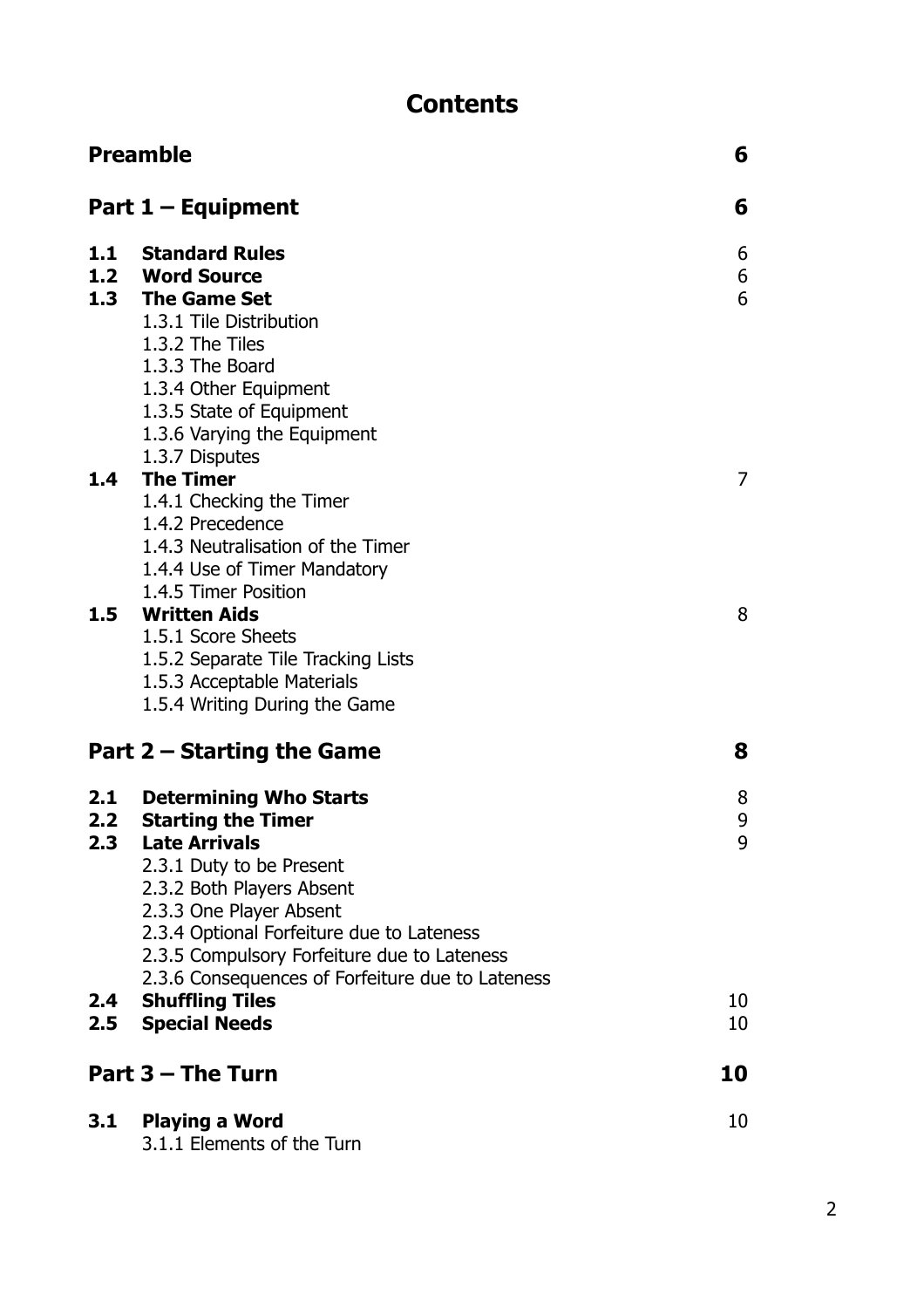|     | 3.1.2 Completing Turns When No Tiles Remain                |                 |
|-----|------------------------------------------------------------|-----------------|
|     | 3.1.3 Establishing Orientation                             |                 |
|     | 3.2 Exchanging Tiles                                       | 11 <sup>1</sup> |
|     | 3.2.1 Elements of the Exchange                             |                 |
|     | 3.2.2 Exchange to Score Zero                               |                 |
| 3.3 | <b>Passing</b>                                             | 11 <sup>1</sup> |
| 3.4 | <b>Significance of Pressing Timer</b>                      | 11 <sup>1</sup> |
|     | 3.4.1 Pressing Timer Concludes Deliberation                |                 |
|     | 3.4.2 Elements Overlapping with Opponent's Next Turn       |                 |
| 3.5 | <b>Keeping Score</b>                                       | 12              |
| 3.6 | <b>Prerogatives of the Player On Turn</b>                  | 12              |
|     | 3.6.1 Actions Reserved for the Player On Turn              |                 |
|     | 3.6.2 Actions Where the Player On Turn Has Priority        |                 |
| 3.7 | <b>Shuffling or Counting the Remaining Tiles</b>           | 12              |
|     | 3.7.1 Procedure for Shuffling or Counting Tiles            |                 |
|     | 3.7.2 Right to Object                                      |                 |
| 3.8 | <b>Declaring a Blank</b>                                   | 13              |
| 3.9 | <b>Drawing Tiles</b>                                       | 13              |
|     | 3.9.1 Bag Position                                         |                 |
|     | 3.9.2 Drawing Protocols<br>3.9.3 Keeping Tiles Above Table |                 |
|     | 3.9.4 Improper Drawing                                     |                 |
|     | 3.9.5 Overdrawing                                          |                 |
|     | 3.9.6 Improperly Corrected Overdraws                       |                 |
|     | 3.9.7 Duty to Disclose Overdraw                            |                 |
|     | 3.9.8 Late-Game Underdrawing                               |                 |
|     | 3.9.9 Drawing Out Of Order                                 |                 |
|     | 3.9.10 Drawing While Awaiting Adjudication                 |                 |
|     | 3.10 Accepting and Challenging Turns                       | 15              |
|     | 3.10.1 Accepting the Turn                                  |                 |
|     | 3.10.2 Flash-Drawing                                       |                 |
|     | 3.10.3 Issuing a Challenge                                 |                 |
|     | 3.10.4 Challenging an Improperly Ordered Turn              |                 |
|     | 3.10.5 Holds                                               |                 |
|     | 3.10.6 Courtesy Draws                                      |                 |
|     | 3.10.7 Adjudicating a Challenge                            |                 |
|     | 3.10.8 Self-Running                                        |                 |
|     | 3.10.9 Self-Adjudicating                                   |                 |
|     | 3.10.10 No Retraction or Concession of a Challenge         |                 |
|     | 3.10.11 Rechallenging                                      |                 |
|     | 3.10.12 Erroneous Challenges                               |                 |
|     | 3.10.13 Misadjudication                                    |                 |
|     | 3.10.14 Board Control During Challenge                     |                 |
|     | 3.10.15 Challenge Penalties                                |                 |
|     | 3.10.16 Challenging Word Placement                         |                 |
|     | 3.10.17 Challenging the Legality of an Exchange            |                 |
|     |                                                            |                 |

3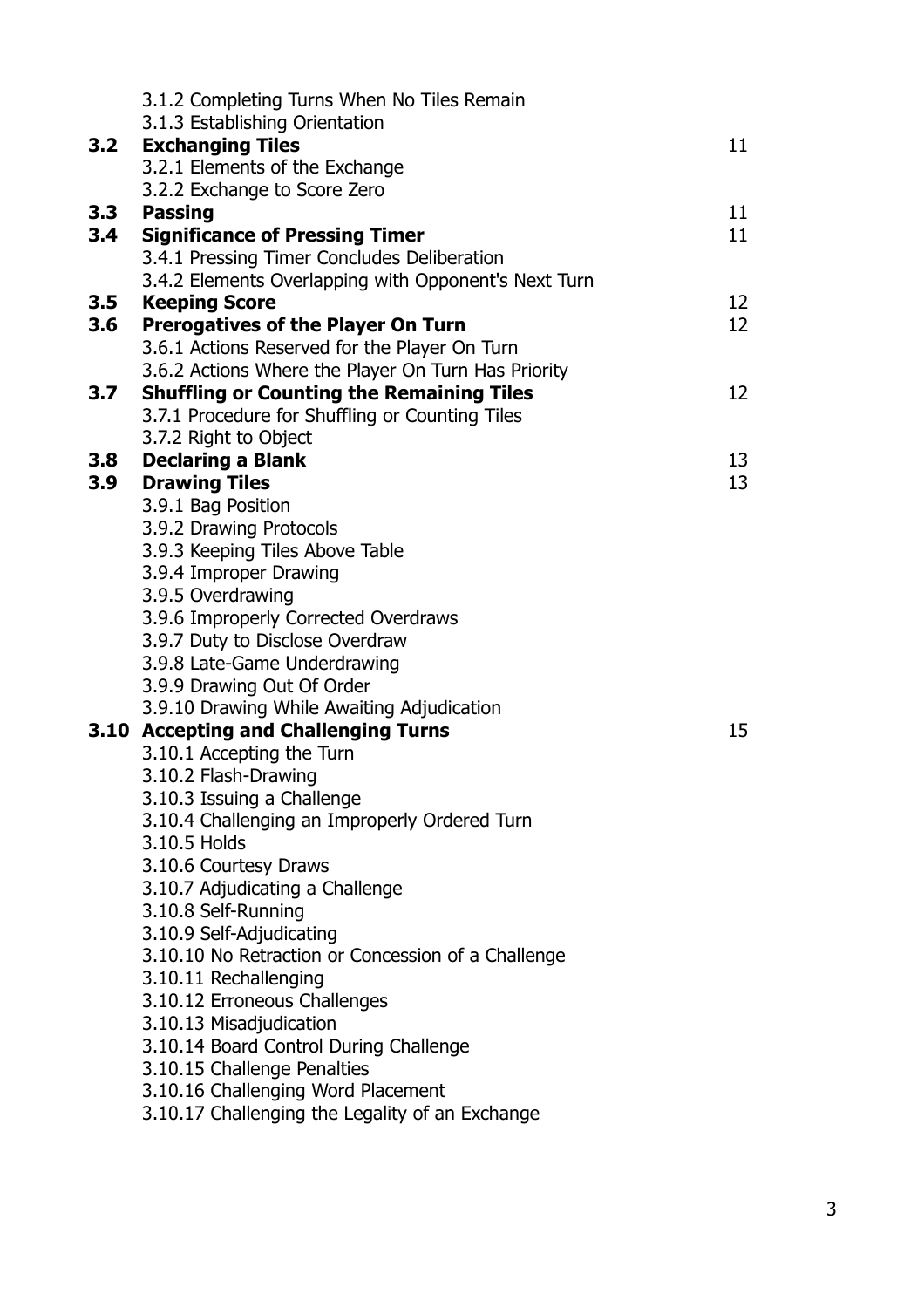| Part $4$ – Interrupting the Game |                                                                                                                                                                                                                                                       |                            |
|----------------------------------|-------------------------------------------------------------------------------------------------------------------------------------------------------------------------------------------------------------------------------------------------------|----------------------------|
| 4.1<br>4.2                       | <b>Neutralising the Timer</b><br><b>Leaving the Playing Area</b><br>4.3 Tiles Discovered Out of the Bag<br>4.4 Spilled Tiles<br>4.5 Tiles Discovered In the Bag                                                                                       | 19<br>19<br>19<br>20<br>20 |
|                                  | Part $5 -$ Ending the Game                                                                                                                                                                                                                            | 20                         |
| 5.1                              | 'Playing Out'<br>5.1.1 Procedure for 'Playing Out'<br>5.1.2 Actions to be Taken Upon 'Playing Out'<br>5.1.3 Right to Restart Timer<br>5.1.4 Tiles Remaining                                                                                           | 20                         |
|                                  | <b>5.2 Six Consecutive Zero Scores</b>                                                                                                                                                                                                                | 21                         |
|                                  | <b>5.3 Time Penalties</b><br>5.3.1 Ascertaining When Time Penalties Apply<br>5.3.2 Application of Time Penalties<br>5.3.3 Overtime Leading to Forfeiture<br>5.3.4 No Additional Time Penalties When Timer Not Neutralised<br>5.3.5 Standard Game Time | 21                         |
|                                  | <b>5.4 Result Sheets</b><br>5.4.1 Result Sheets Final Once Signed<br>5.4.2 Responsibility of Winner                                                                                                                                                   | 22                         |
|                                  | 5.5 Recounts<br>5.5.1 Right to Recount<br>5.5.2 Recount Procedure<br>5.5.3 Surrender of Score Sheet<br>5.5.4 Tournament Director's Discretion                                                                                                         | 22                         |
| 5.6                              | <b>Tile Check</b>                                                                                                                                                                                                                                     | 22                         |
| 5.7                              | <b>Resigning</b>                                                                                                                                                                                                                                      | 23                         |
|                                  | Part 6 – Conduct                                                                                                                                                                                                                                      | 23                         |
| 6.1                              | <b>General Conduct</b><br>6.1.1 Expected Standards<br>6.1.2 Tournament Director's Powers and Responsibilities<br>6.1.3 State of Mind                                                                                                                  | 23                         |
|                                  | 6.2 Level 1 Offences (Cheating and Abusive Behaviour)<br>6.2.1 Definition of Cheating<br>6.2.2 Suspected Cheating<br>6.2.3 Definition of Abusive Behaviour                                                                                            | 24                         |
| 6.3                              | 6.2.4 Penalties for Cheating and Abusive Behaviour<br><b>Level 2 Offences (Unethical Behaviour)</b><br>6.3.1 Definition of Unethical Behaviour<br>6.3.2 Behaviour Not Considered Unethical                                                            | 25                         |

4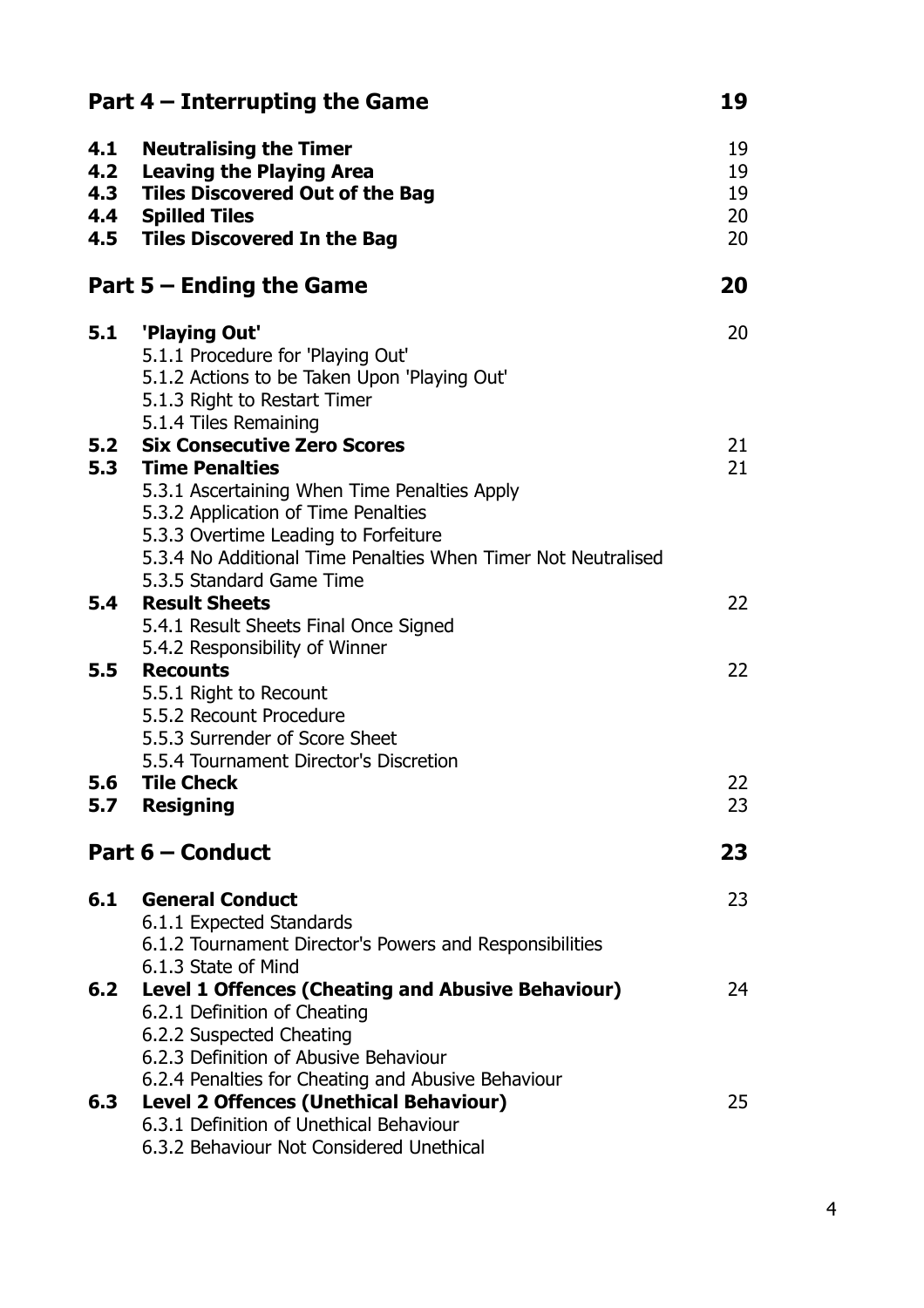| Appendix 2 – Official Word Source |                                                                                                                                                            |    |
|-----------------------------------|------------------------------------------------------------------------------------------------------------------------------------------------------------|----|
| Appendix $1 -$ Standard Rules     |                                                                                                                                                            | 27 |
| 6.5                               | 6.4.2 Penalties for Poor Etiquette<br>6.4.3 Observational Etiquette<br><b>Right of Appeal</b>                                                              | 26 |
| 6.4                               | 6.3.3 Penalties for Unethical Behaviour<br>6.3.4 Privacy of Score Sheets<br><b>Level 3 Offences (Poor Etiquette)</b><br>6.4.1 Definition of Poor Etiquette | 26 |

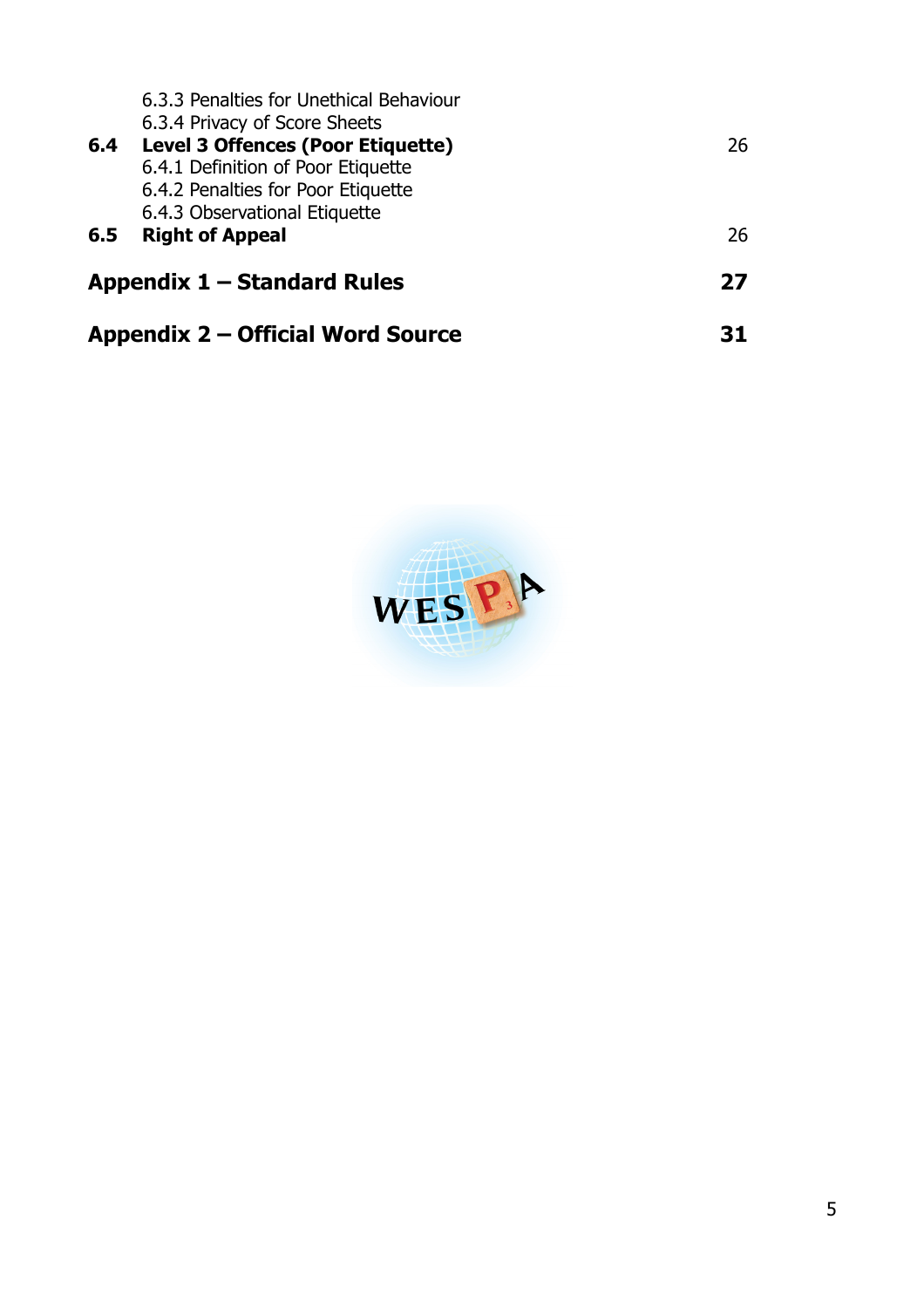## **Preamble**

These Rules are for use in English-language word game tournaments. They establish international standards designed to facilitate play between players whose domestic norms may differ. These Rules apply at the World Championship and at tournaments organised and run by WESPA. Their use is also strongly encouraged at all other tournaments with a significant degree of international participation.

In the event of incompleteness or ambiguity in these Rules, the Tournament Director's decision binds the players. The Tournament Director should report such decisions to the WESPA Rules Committee. WESPA is the sole body with power to review the decisions of the Tournament Director. Players' appeal rights are set out in Rule 6.5 (Right of Appeal).

## **Part 1 – Equipment**

## **1.1 Standard Rules**

- (a) These Rules apply in addition to the standard game rules ('Standard Rules'). The Standard Rules, which may change from time to time, are set out in Appendix 1.
- (b) These Rules override the Standard Rules in the event of a discrepancy. Moreover:
	- (i) games played under these Rules must be one on one, with both players keeping score; and
	- (ii) games played under these Rules do not end if both players pass twice in succession.

## **1.2 Word Source**

- (a) The official word source, listed in Appendix 2, is endorsed by WESPA in consultation with the WESPA Dictionary Committee. It may change from time to time.
- (b) Tournaments played under these Rules must not deviate from the official word source.

## **1.3 The Game Set**

### **1.3.1 Tile Distribution**

Both players should check before play that the set contains the correct number and distribution of tiles. Either player may request such a check. Once the game starts, corrections must not be made.

## **1.3.2 The Tiles**

- (a) Tiles that best achieve both tactile and visual indistinguishability are preferred.
- (b) Any distinguishing marks (such as stickers) must be attached uniformly across the complete set of tiles.
- (c) Sets free from tactile or visible irregularities caused by detachment from plastic moulding (especially on the top edges of tiles) are preferred.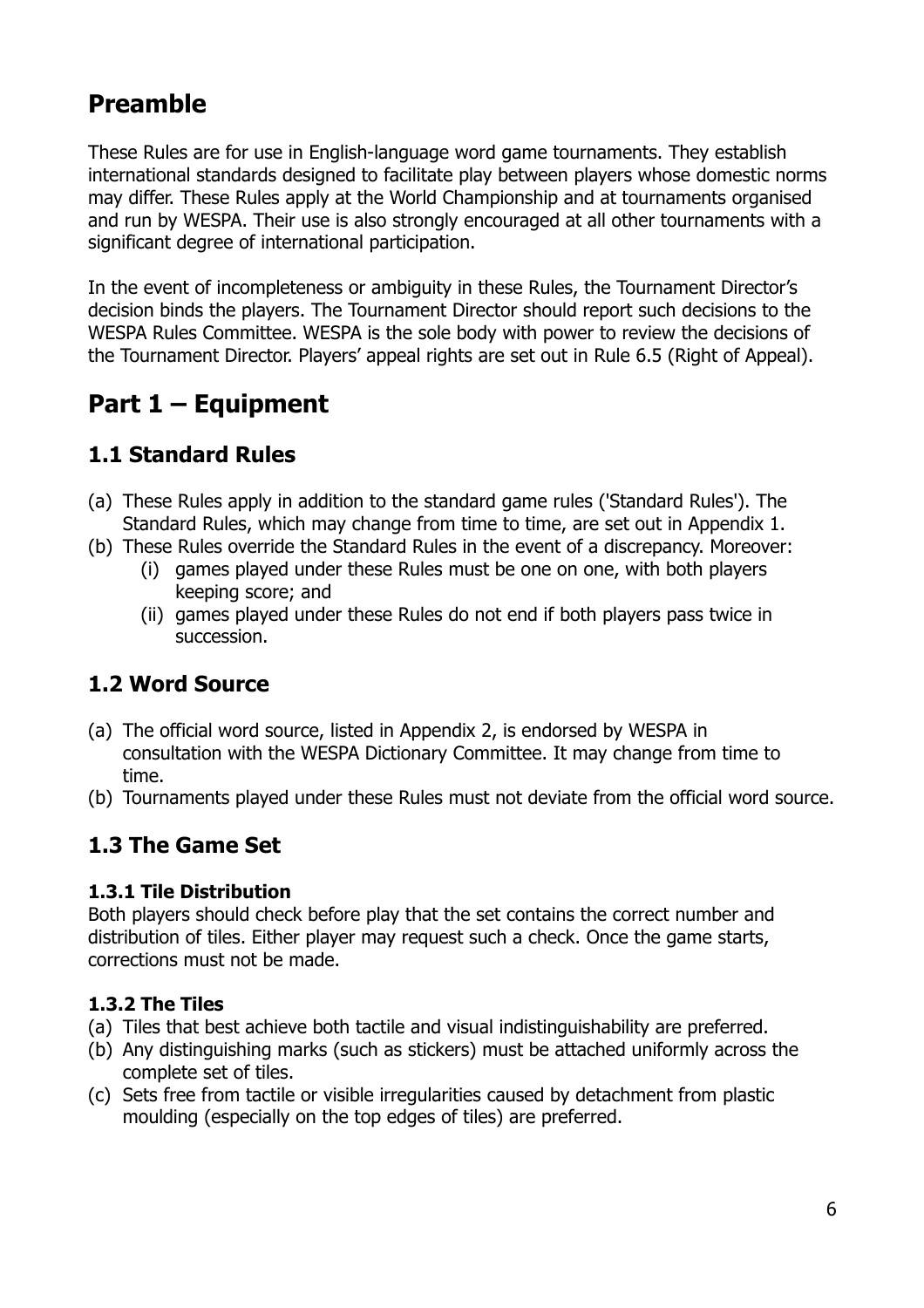## **1.3.3 The Board**

Ordered by descending importance, the hierarchy of preferred attributes is:

- (a) boards with edges measuring 33-35cm, which are rigid or can be made rigid for play;
- (b) boards with indentations or ridges to prevent tiles from sliding;
- (c) boards that do not obstruct a player's view of the opponent's rack;
- (d) boards mounted on turntables that revolve with minimal disturbance to items on the playing table;
- (e) boards with a non-reflective surface.

### **1.3.4 Other Equipment**

- (a) Players may use any rack they wish. However, the number of tiles on the rack must be clearly visible to the opponent.
- (b) Tile bags must comfortably accommodate (simultaneously) the set of 100 tiles and a player's hand.

## **1.3.5 State of Equipment**

All equipment in the game set must be in an acceptable state of repair. This includes:

- (a) for tiles: clean, legible, not overly worn, hygienic;
- (b) for boards: smoothly rotating (if applicable), free from excessively distracting background designs;
- (c) for tile bags: opaque, not overly worn, of an appropriate size and design.

## **1.3.6 Varying the Equipment**

Local exigency may at times require departure from the provisions in Rules 1.3.2-1.3.5. Tournament organisers should, however, make every effort to avoid this.

## **1.3.7 Disputes**

The Tournament Director will resolve any disputes concerning equipment in the game set.

## **1.4 The Timer**

## **1.4.1 Checking the Timer**

- (a) Both players should check before play that the timer is set correctly and working properly.
- (b) If a problem with the timer arises during play, the Tournament Director must be notified, and may adjust the time remaining for either player or both players.

## **1.4.2 Precedence**

If there is a choice of timers, the order of precedence is:

- (a) digital timers with the following standard features:
	- (i) countdown from the specified time limit to 00.00,
	- (ii) display of overtime in minutes and seconds in a count-up fashion (digital timers incapable of measuring overtime are unsuitable), and
	- (iii) neutralisation through the depression of a central button;
- (b) digital timers lacking one or more standard features;
- (c) digital timers capable only of counting up from 00.00;
- (d) analogue chess clocks.

Other timing devices are not suitable.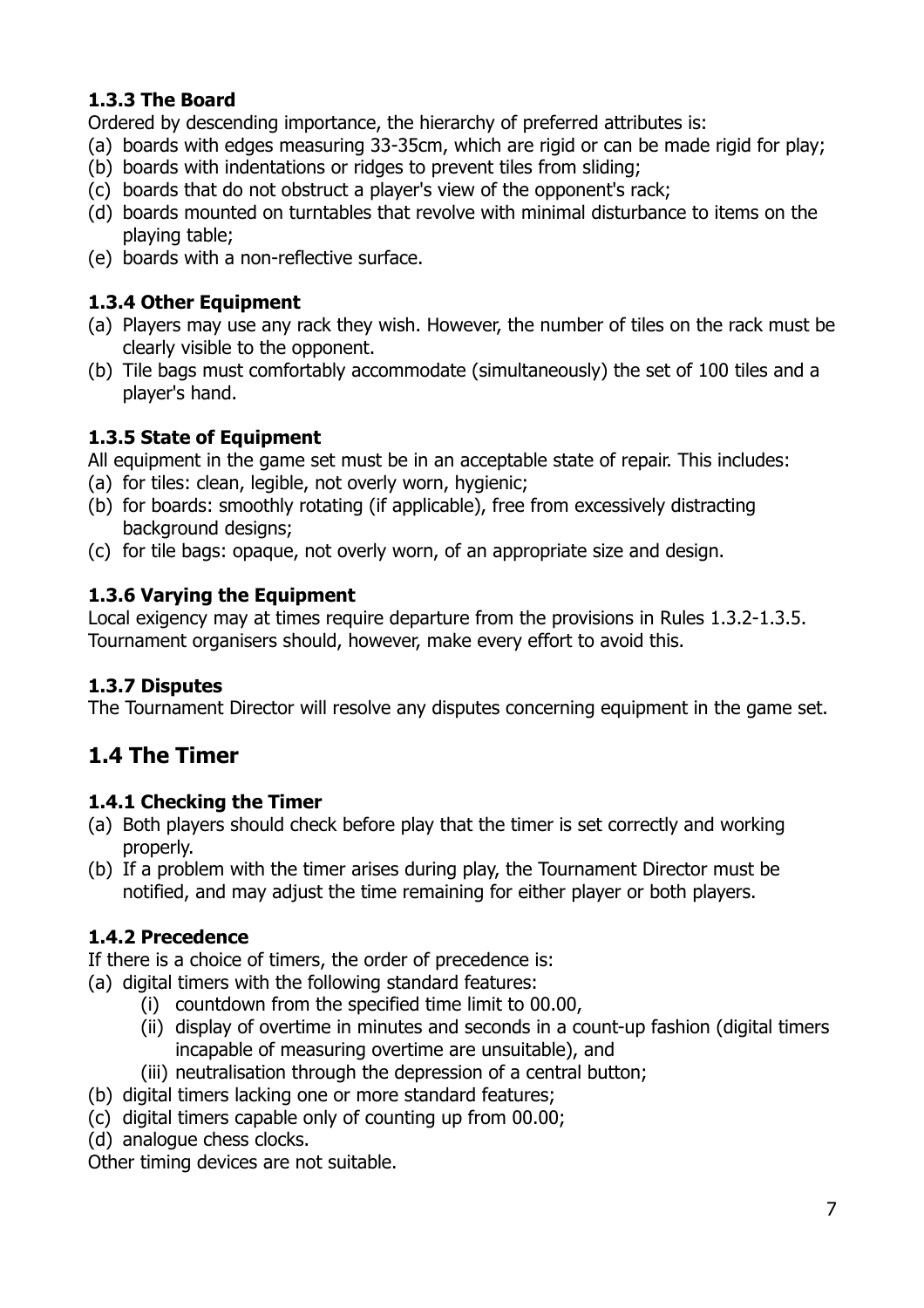#### **1.4.3 Neutralisation of the Timer**

In these Rules, neutralising a timer means:

- (a) for a digital timer: depressing a button to stop the countdown of both digital displays;
- (b) for an analogue chess clock: depressing both clock buttons such that they are balanced and neither player's clock is ticking.

#### **1.4.4 Use of Timer Mandatory**

The use of a timer is mandatory for all games played under these Rules.

#### **1.4.5 Timer Position**

The non-starting player may choose the position of the timer.

## **1.5 Written Aids**

#### **1.5.1 Score Sheets**

Players may use either their own score sheets or those supplied by the tournament organisers. Score sheets may incorporate tile tracking lists.

#### **1.5.2 Separate Tile Tracking Lists**

Players may prepare separate tile tracking lists before a game, for use in addition to their score sheets. Such lists must not be designed as memory aids.

#### **1.5.3 Acceptable Materials**

The only visible papers allowed in the playing area are blank paper, contestant scorecards, blank and current game score sheets, tile tracking lists, challenge slips, blank designation slips and result sheets. All other papers must be kept invisible and must not be referred to during play. Records of previously played games must be taped or clipped together.

#### **1.5.4 Writing During the Game**

There are no restrictions on what may be written on paper once the game begins.



## **Part 2 – Starting the Game**

## **2.1 Determining Who Starts**

(a) If no system to predetermine starts is in use, the players draw a tile each. The player whose tile is closest to the beginning of the alphabet, with a blank preceding an A, starts the game. In the event of a tie, each player draws again. No tiles are returned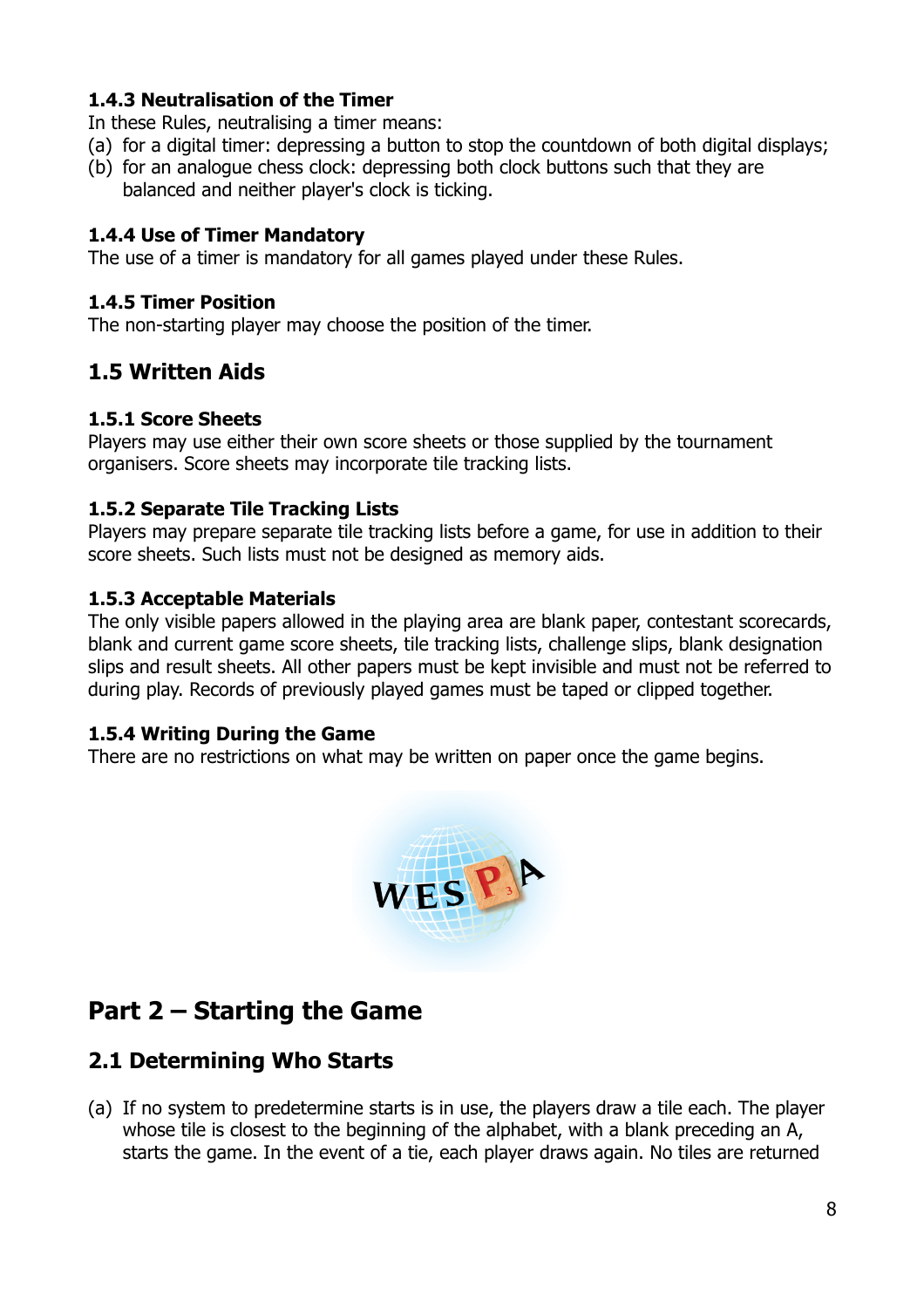to the bag until the starter is decided. Once a starter is decided, the non-starter should return all tiles to the bag.

- (b) Systems to predetermine starts must aim to ensure that all players in a tournament start approximately half their games. Such systems may include:
	- (i) assignment of the start in each game by a tournament software program;
	- (ii) 'self-balancing starts', in which the players compare their start/reply records before each game. If one player has hitherto started fewer games than his or her opponent, that player starts. If the records are equal, the standard tiledrawing procedure is used.
- (c) When self-balancing starts are in use, any player who knowingly misrepresents his or her start/reply record is considered to be cheating.

## **2.2 Starting the Timer**

The timer of the player going first may be started once that player has removed a tile from the bag.

## **2.3 Late Arrivals**

### **2.3.1 Duty to be Present**

- (a) All players must arrive by the scheduled starting time for each round.
- (b) A player has arrived only when he or she is seated at the playing table ready to commence play immediately.

### **2.3.2 Both Players Absent**

If neither player arrives by the scheduled starting time, the Tournament Director must:

- (a) exercising due discretion, start the timer to be used for the game;
- (b) when the first player arrives, whether or not that player is due to play first, start the second side of the timer. The first player will be assigned the time showing on the first side of the timer;
- (c) when the second player arrives, neutralise the timer. The second player will be assigned the time showing on the second side of the timer minus the time already deducted from the first player.

The game then proceeds as usual. No tiles may be drawn until both players arrive.

### **2.3.3 One Player Absent**

If one player fails to arrive by the scheduled starting time, the Tournament Director must:

- (a) exercising due discretion, start the late player's side of the timer;
- (b) when the late player arrives, neutralise the timer. The player will be assigned the time showing on his or her side.

The game then proceeds as usual. No tiles may be drawn until both players arrive.

### **2.3.4 Optional Forfeiture due to Lateness**

A late player whose timer has been started may elect to forfeit the game if his or her assigned game time, as calculated under Rule 2.3.2 or 2.3.3, is less than 15 minutes.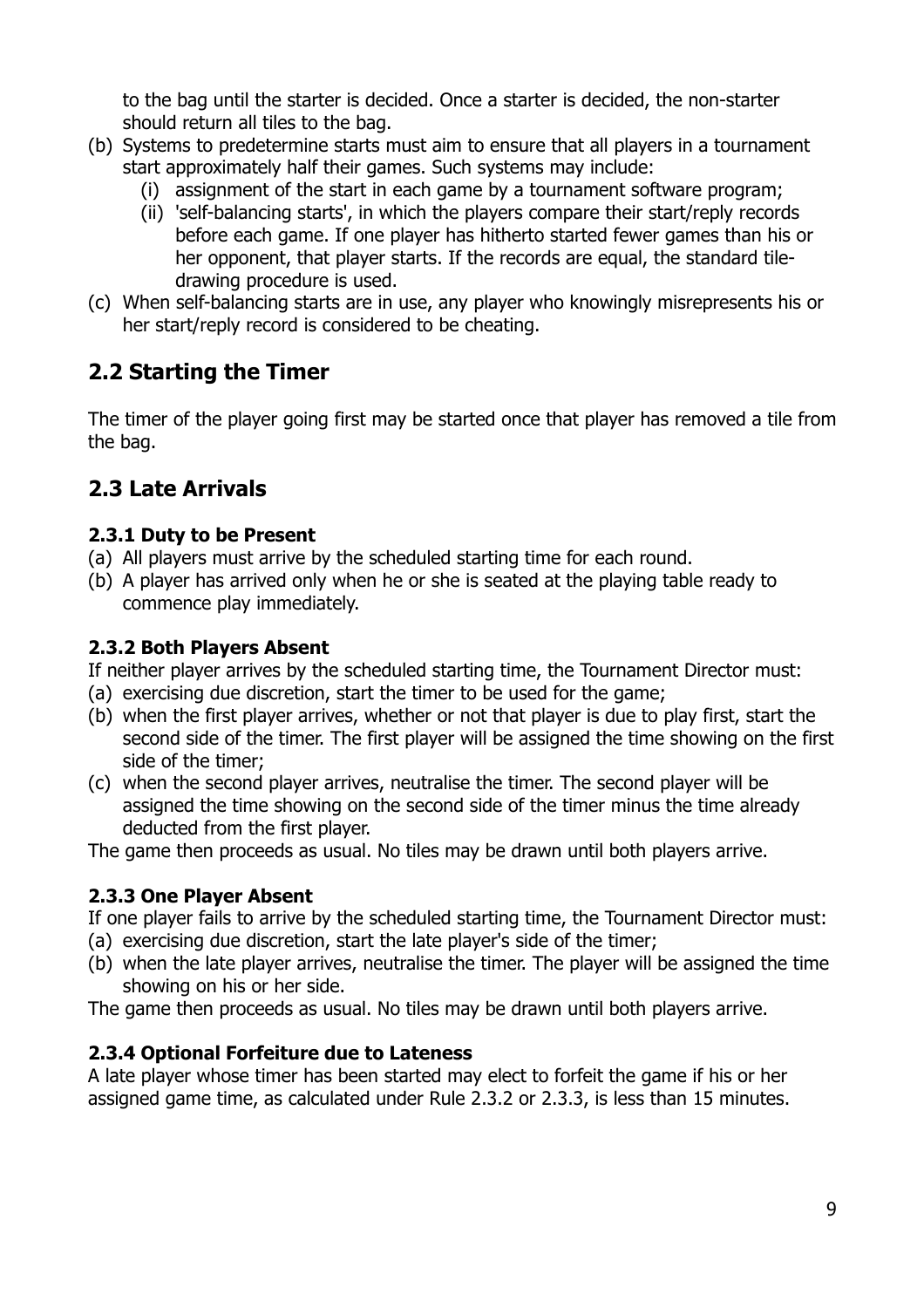#### **2.3.5 Compulsory Forfeiture due to Lateness**

A player who fails to arrive before his or her assigned game time expires forfeits that game.

#### **2.3.6 Consequences of Forfeiture due to Lateness**

- (a) A game forfeited under Rule 2.3.4 or 2.3.5 will count as a win for the opponent by a margin of 75 points. The Tournament Director may increase this margin if strategic lateness is suspected.
- (b) A game forfeited under Rule 2.3.4 or 2.3.5 will not count towards player ratings for the tournament.

## **2.4 Shuffling Tiles**

Each player may shuffle the tiles within the tile bag before play.

## **2.5 Special Needs**

- (a) Players must notify their opponents and the Tournament Director of any special circumstances, such as physical impediments, that may affect their capacity to comply with any procedures set out in these Rules.
- (b) The Tournament Director will determine alternative acceptable procedures that are within the capacity of such players.



## **Part 3 – The Turn**

## **3.1 Playing a Word**

### **3.1.1 Elements of the Turn**

To complete a turn by playing a word, a player must, in this order:

- (a) place the tiles on the board;
- (b) announce the score for the turn (this may be computed aloud quietly);
- (c) press the timer to start the opponent's time running;
- (d) record the score for the turn and the cumulative score in the normal space on his or her score sheet;
- (e) draw replacement tiles;
- (f) tile track (if desired).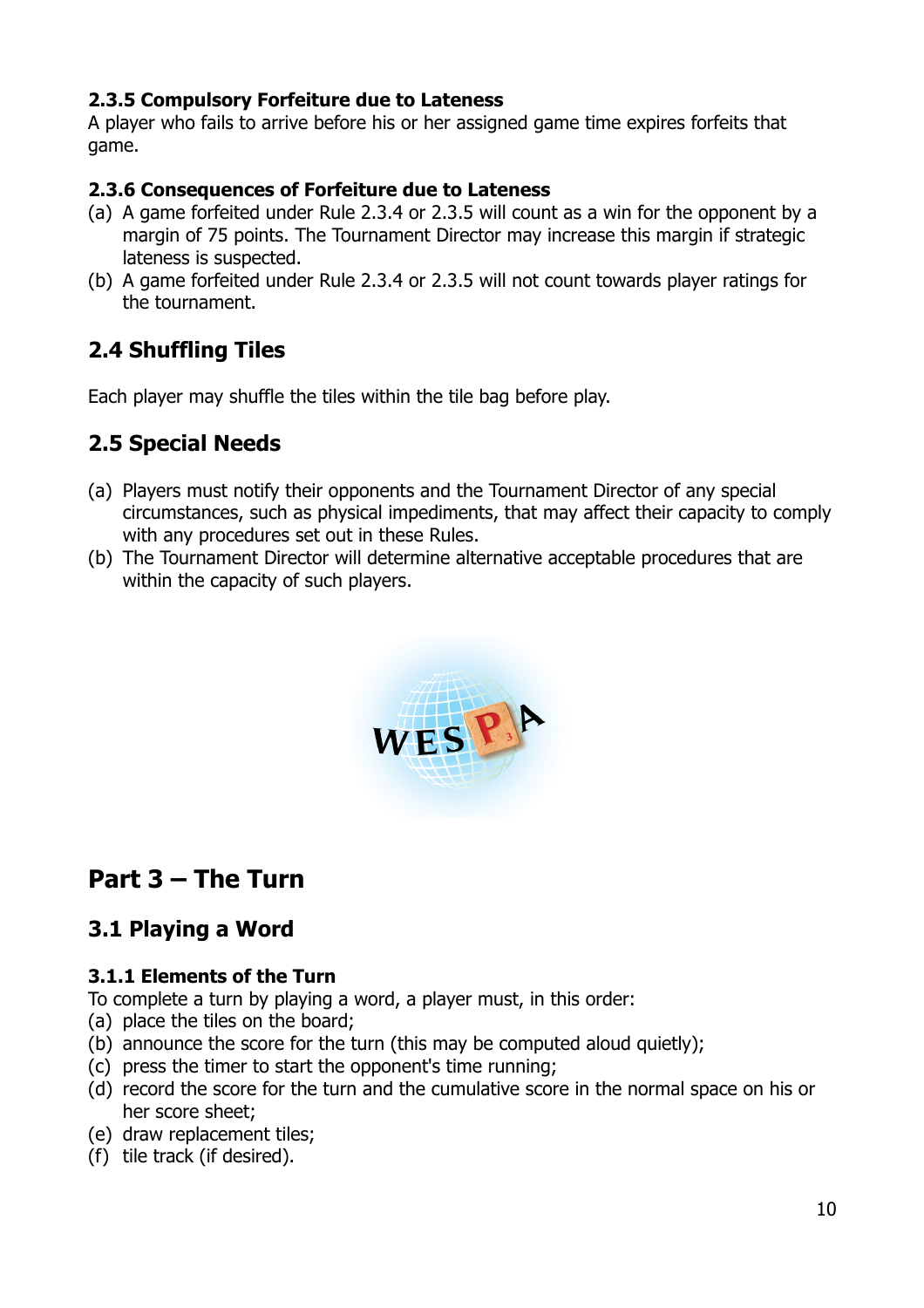### **3.1.2 Completing Turns When No Tiles Remain**

If no tiles remain to be drawn, the writing of scores and cumulative scores is not a required element in completing a turn.

#### **3.1.3 Establishing Orientation**

- (a) The first accepted turn determines the game's orientation with respect to the board's bonus square lettering. If this turn as played does not conform to the natural orientation of the bonus square lettering, it may be placed in the equivalent conforming position at any time before the next turn is completed.
- (b) The orientation of further turns is determined by the orientation of the majority of the tiles played, or the natural orientation of the board in the case of an equal split. Misoriented turns may be challenged (see Rule 3.10.16 (Challenging Word Placement)).

## **3.2 Exchanging Tiles**

#### **3.2.1 Elements of the Exchange**

To complete a turn by exchanging tiles, a player must, in this order:

- (a) check that the bag contains at least seven tiles;
- (b) announce the exchange and the number of tiles to be exchanged;
- (c) place the unwanted tiles face down on the table;
- (d) press the timer to start the opponent's time running;
- (e) record the exchange on his or her score sheet;
- (f) draw the required number of replacement tiles, keeping them separate from the unwanted tiles;
- (g) return the unwanted tiles to the bag;
- (h) place the replacement tiles on the rack.

#### **3.2.2 Exchange to Score Zero**

An exchange of tiles scores zero points.

## **3.3 Passing**

To complete a turn by passing, a player must, in this order:

- (a) announce the pass;
- (b) press the timer to start the opponent's time running;
- (c) record the pass on his or her score sheet.

## **3.4 Significance of Pressing Timer**

#### **3.4.1 Pressing Timer Concludes Deliberation**

- (a) By pressing the timer in the course of playing a word, exchanging or passing, a player indicates a final choice of move. The move may not be changed after this act.
- (b) A player may alter his or her choice of move at any point before pressing the timer.
- (c) A player may indicate a final choice of move only by pressing the timer.
- (d) By pressing the timer, a player confers on the opponent an immediate right to challenge the turn.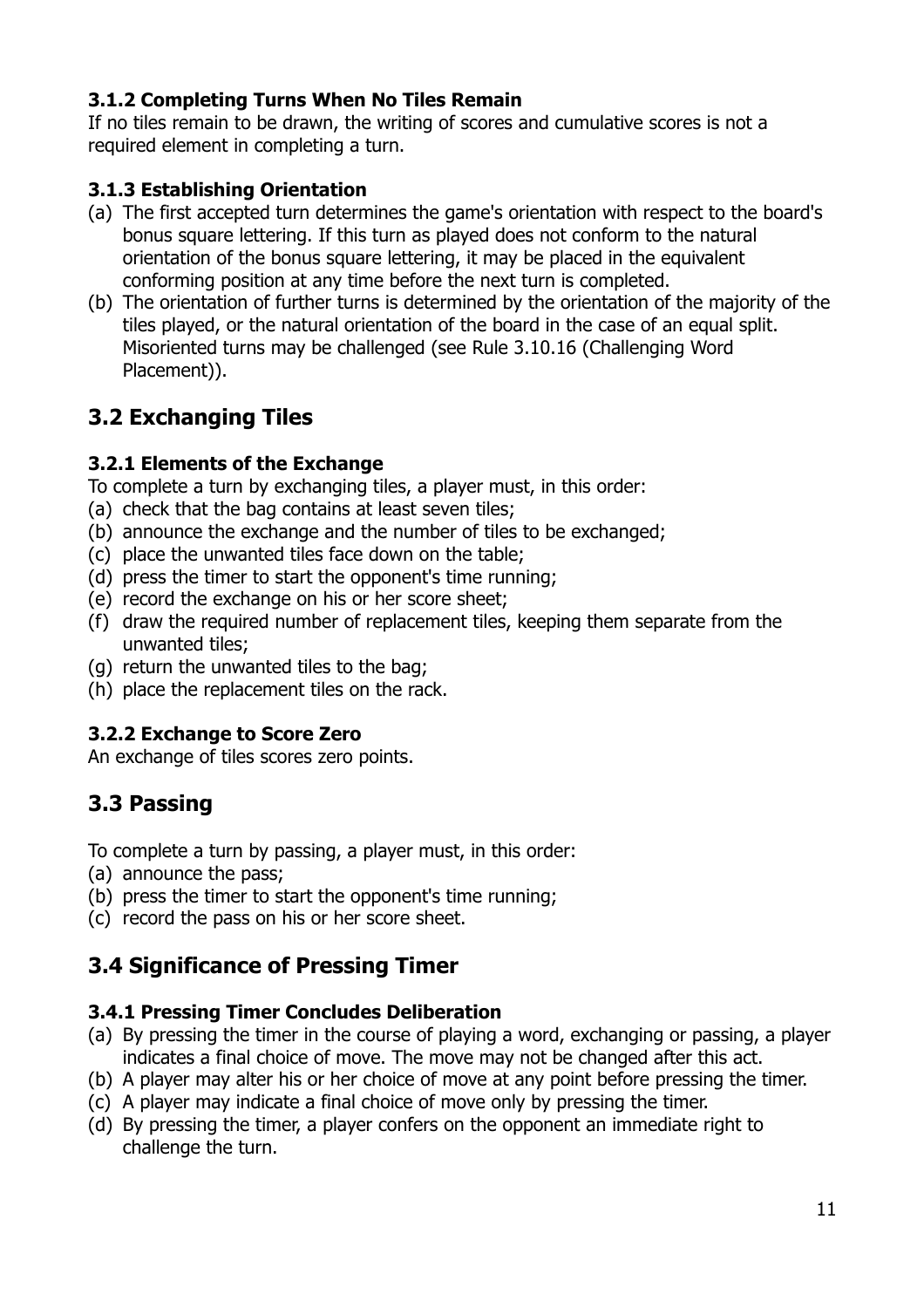### **3.4.2 Elements Overlapping with Opponent's Next Turn**

- (a) By pressing the timer in the course of playing a word, exchanging or passing, a player starts the opponent's next turn. Certain elements of the original turn may therefore overlap with elements of the opponent's next turn.
- (b) If a player tile tracks before drawing replacement tiles, and the opponent is thereby delayed from drawing or counting tiles, the opponent may petition the Tournament Director for extra playing time.
- (c) The Tournament Director will resolve any disputes concerning misordered turns. See also Rule 3.10.4 (Challenging an Improperly Ordered Turn).

## **3.5 Keeping Score**

- (a) Until the bag is empty, both players must promptly record in the normal spaces on their score sheets the score for each turn and the cumulative scores.
- (b) Once the bag is empty, all further move scores and cumulative scores may be written after the timer is neutralised at the end of the game.
- (c) Both players should verify the cumulative scores with reasonable frequency.
- (d) Scoring errors may be corrected at any time prior to signing the result sheet.

## **3.6 Prerogatives of the Player On Turn**

#### **3.6.1 Actions Reserved for the Player On Turn**

A player may do the following things only when it is his or her turn:

- (a) adjust tiles on the board (however, tiles misoriented by the opponent may be adjusted at any time);
- (b) rotate or adjust the board; or
- (c) ask to verify scores with the opponent, who must co-operate.

### **3.6.2 Actions Where the Player On Turn Has Priority**

- (a) A player has priority in doing the following things when it is his or her turn:
	- (i) shuffling or counting the remaining tiles; or
		- (ii) checking the legality of an exchange.
- (b) The player not on turn, if doing one of these things, must ensure that the player on turn is minimally disturbed by the act.

## **3.7 Shuffling or Counting the Remaining Tiles**

### **3.7.1 Procedure for Shuffling or Counting Tiles**

To shuffle or count the remaining tiles, a player must, in this order:

- (a) announce an intention to shuffle or count the tiles;
- (b) show the opponent an empty hand (open palm with fingers stretched apart);
- (c) hold the bag in a position acceptable for tile-drawing while shuffling or counting;
- (d) show the opponent an empty hand after shuffling or counting.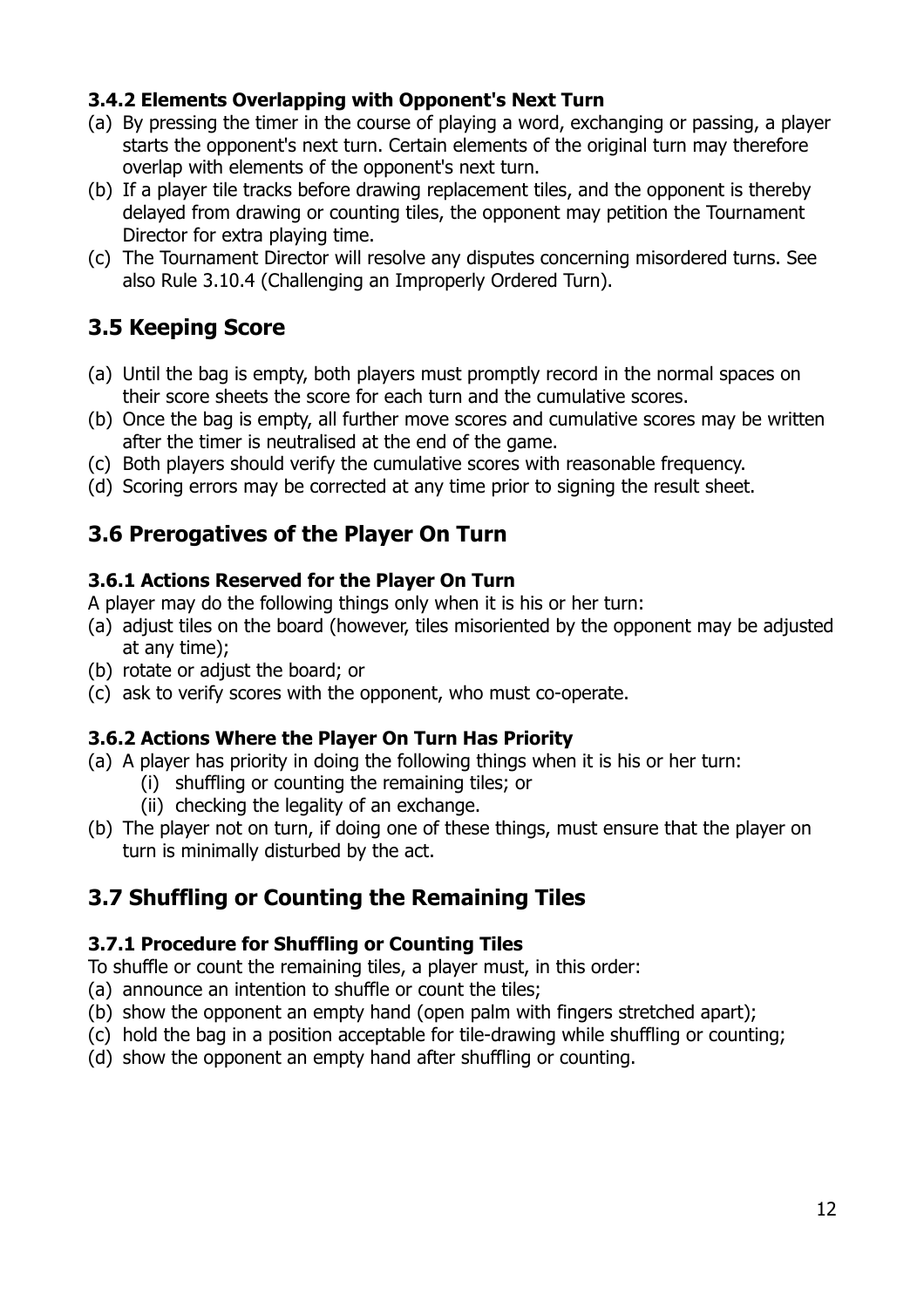## **3.7.2 Right to Object**

A player may object to the opponent shuffling or counting the remaining tiles. If this occurs, a tournament official may shuffle or count the tiles while the timer is neutralised, notifying both players of the result of the count.

## **3.8 Declaring a Blank**

- (a) Blanks must be declared in writing on a neutral sheet of paper. Neither oral declarations nor players' records on their personal score sheets are determinative.
- (b) A player who plays a blank must declare it before completing the turn. The opponent must ensure that the blank is properly declared, neutralising the timer if necessary.
- (c) If the identity of an improperly declared blank is disputed, the player on move may redesignate it. All words formed by the redesignation are taken as words played in that player's next turn, and may therefore be challenged.
- (d) If a blank is properly declared and its identity is nonetheless disputed, the Tournament Director may permit a move based on a misapprehension of the blank's identity to be replayed.

## **3.9 Drawing Tiles**

## **3.9.1 Bag Position**

When drawing tiles, a player must:

- (a) hold the tile bag so that its rim is at or above eye level;
- (b) avert his or her eyes from the tile bag; and
- (c) keep the tile bag in full view of the opponent.

### **3.9.2 Drawing Protocols**

- (a) Players need not draw tiles individually.
- (b) Players must not put a hand containing tiles into the tile bag. All drawn tiles must be placed on the rack or the table before further tiles are drawn.
- (c) Players must show an empty hand both before and after drawing.
- (d) Tiles must be drawn with reasonable speed.

### **3.9.3 Keeping Tiles Above Table**

Players must keep all tiles above the level of the playing table at all times.

### **3.9.4 Improper Drawing**

The Tournament Director will resolve any disputes concerning the propriety of tile drawing.

## **3.9.5 Overdrawing**

If a player draws too many replacement tiles ('overdraws'), the players must neutralise the timer and correct the overdraw as follows:

(a) if a newly drawn tile has touched the overdrawing player's rack:

- (i) the overdrawing player intermixes the newly drawn and old tiles face down on the table;
- (ii) the opponent randomly turns face up  $X+2$  tiles, where X represents the number of overdrawn tiles;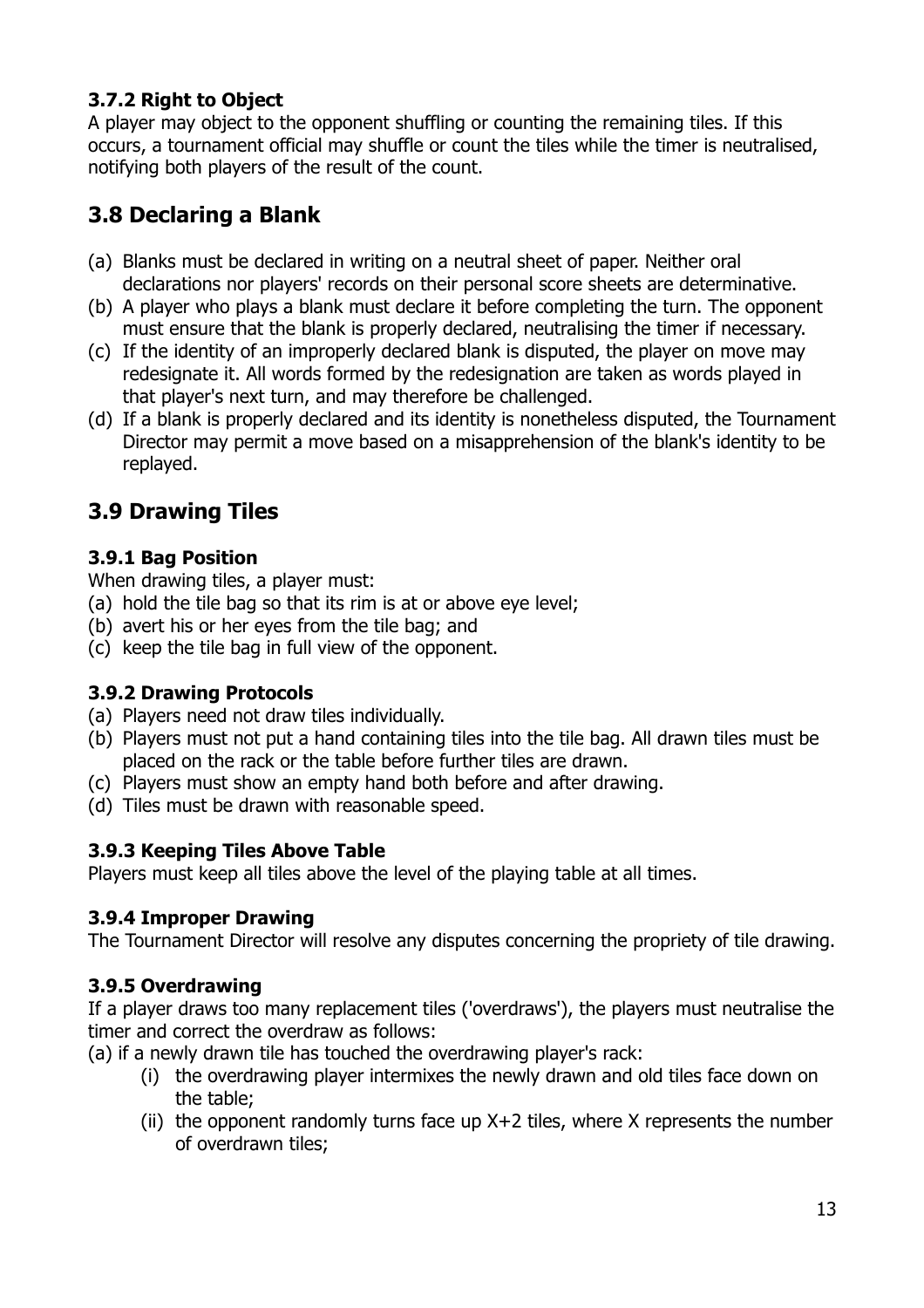- (iii) the opponent chooses X tiles to return to the bag and two to return to the overdrawing player, leaving that player with a total of seven tiles to place on his or her rack.
- (b) if no newly drawn tile has touched the overdrawing player's rack:
	- (i) the overdrawing player places only the newly drawn tiles face down on the table;
	- (ii) the opponent randomly turns face up  $X+2$  tiles, where X represents the number of overdrawn tiles (unless only one replacement tile should have been drawn, in which case the opponent turns face up all newly drawn tiles);
	- (iii) the opponent chooses X tiles, returns them to the bag, and returns all remaining face up tiles to the overdrawing player, leaving that player with the correct number of newly drawn tiles to add to his or her rack.

## **3.9.6 Improperly Corrected Overdraws**

If an opponent correcting an overdraw turns too many tiles face up, all exposed tiles must be replaced face down. The opponent then repeats subsection  $3.9.5(a)(ii)$  or  $(b)(ii)$  as necessary, but may turn face up only X tiles, and must return those X tiles to the bag.

## **3.9.7 Duty to Disclose Overdraw**

A player who becomes aware that he or she has overdrawn must disclose the overdraw. Non-disclosure is regarded as cheating.

## **3.9.8 Late-Game Underdrawing**

- (a) This rule applies if a player underdraws, and the opponent empties the bag in his or her next draw.
- (b) If the underdraw is discovered before the player completes his or her next turn, the opponent chooses and gives to the player the appropriate number of tiles from his or her rack.
- (c) If the underdraw is discovered only after the player completes his or her next turn, there is neither a correction for the mistake nor a penalty.
- (d) Late-game underdrawing is regarded as unethical.

## **3.9.9 Drawing Out Of Order**

- (a) Subject to section (b), no penalty applies if a player draws tiles when the opponent should have done so first. However, drawing out of order is regarded as unethical, especially late in the game.
- (b) If the out of order draw is conducted before the opponent has had a reasonable chance to draw replacement tiles, and leaves fewer tiles in the bag than the opponent would have rightfully drawn, all of the player's newly drawn tiles are treated as overdrawn tiles to which the following procedure applies:
	- (i) the overdraw procedure given in Rule 3.9.5 (Overdrawing) is followed;
	- (ii) the opponent draws as many replacement tiles as are needed to complete his or her own draw;
	- (iii) any tiles remaining in the bag are replaced on the player's rack.

## **3.9.10 Drawing While Awaiting Adjudication**

Players must not draw tiles while awaiting the adjudication of a challenge.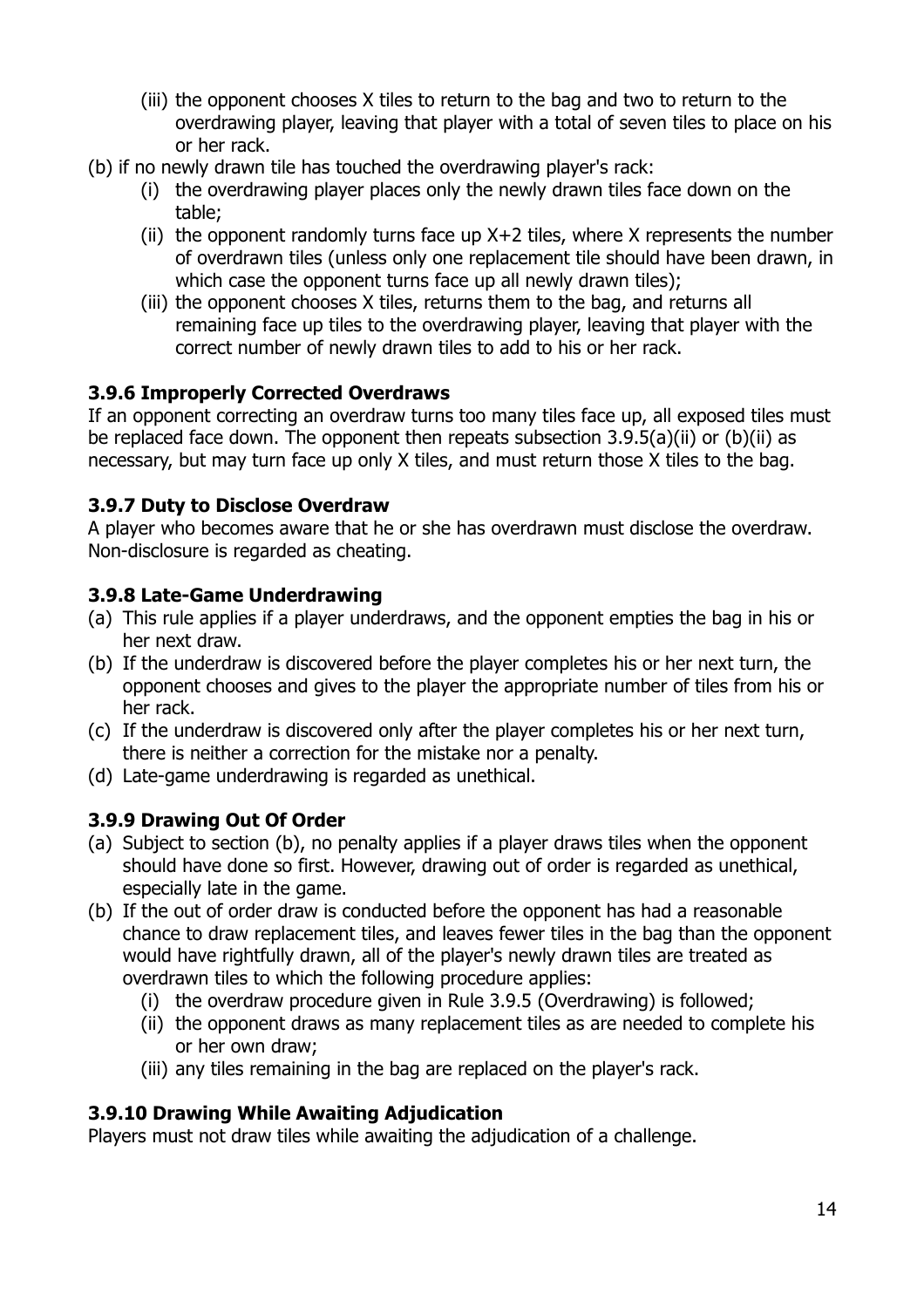## **3.10 Accepting and Challenging Turns**

## **3.10.1 Accepting the Turn**

- (a) Once a player presses the timer under Rule  $3.1.1(c)$ , the opponent may:
	- (i) issue an immediate challenge (see Rule 3.10.3 (Issuing a Challenge));
	- (ii) call 'hold' (see Rule 3.10.5 (Holds));
	- (iii) neither call 'hold' nor issue a challenge.
- (b) The opponent accepts the turn if he or she neither calls 'hold' nor issues a challenge before the player removes a replacement tile from the bag under Rule 3.1.1(e).
- (c) Accepting a turn waives the right to challenge that turn.
- (d) Writing by the opponent does not affect acceptance of a turn.

## **3.10.2 Flash-Drawing**

- (a) If the player fails to record scores as required by Rule 3.1.1(d) before drawing a replacement tile, or if the player pre-writes the scores, he or she has flash-drawn. The opponent is not considered to have accepted the turn, and may challenge even after a replacement tile is drawn.
- (b) Flash-drawing constitutes unethical behaviour (see Rule 6.3.1 (Definition of Unethical Behaviour)).
- (c) If a turn is successfully challenged after a flash-draw, then:
	- (i) if no flash-drawn tile has touched the player's rack, all flash-drawn tiles are revealed to the opponent and returned to the bag;
	- (ii) if a flash-drawn tile has touched the player's rack, the player is overdrawn by the number of tiles drawn in the flash-draw, and Rule 3.9.5 (Overdrawing) applies.

## **3.10.3 Issuing a Challenge**

- (a) To challenge the validity of any word or words played in a turn by the opponent, a player must, in this order:
	- (i) verbally express an unambiguous intention to challenge;
	- (ii) neutralise the timer;
	- (iii) write the word or words being challenged legibly on a challenge slip;
	- (iv) seek the opponent's agreement as to the accuracy and legibility of the challenge slip; and
	- (v) call for a runner.
	- Both players then await the result of the challenge.
- (b) The challenge may be issued as soon as the opponent has indicated a final choice of move. See Rule 3.4.1 (Pressing Timer Concludes Deliberation).
- (c) The timer must not be restarted after a challenge until (depending on the outcome) either the move score has been re-announced or the tiles retracted.
- (d) See Rules 3.10.8 (Self-Running) and 3.10.9 (Self-Adjudicating) for protocols regarding self-run and self-adjudicated challenges.

## **3.10.4 Challenging an Improperly Ordered Turn**

A player who omits to press the timer while making a turn completes that turn by placing any part of a hand in the bag to draw replacement tiles. As soon as this occurs, the opponent may: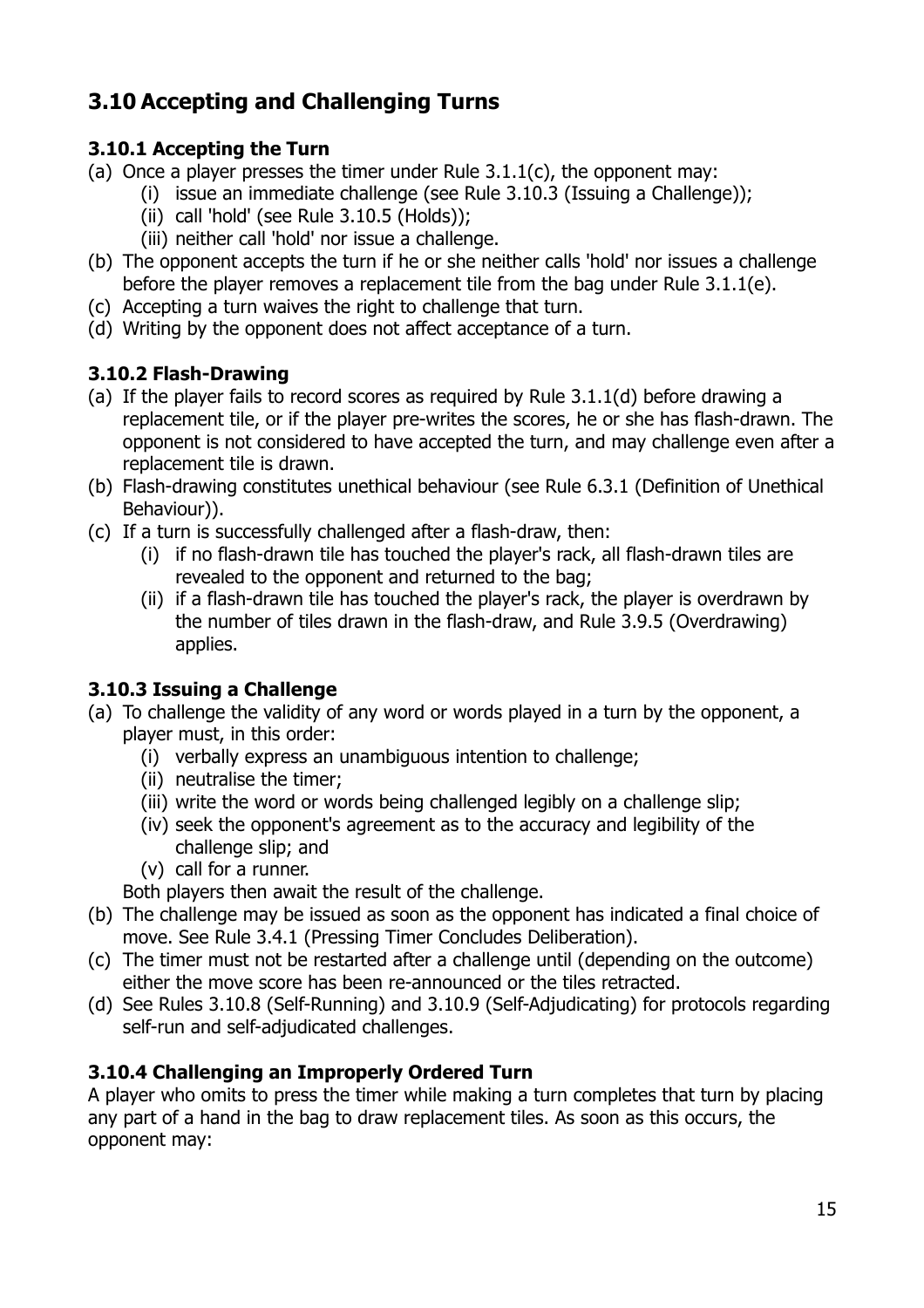- (a) compel the player to press the timer immediately, if he or she has not yet done so; and
- (b) issue a challenge as normal.

### **3.10.5 Holds**

- (a) A player considering a challenge must call 'hold', thereby warning the opponent not to draw replacement tiles. The player may take any amount of time to accept or challenge the play after calling 'hold'.
- (b) Unambiguous words such as 'okay' or 'accept' must be used to release a hold.

## **3.10.6 Courtesy Draws**

- (a) A player whose opponent has called 'hold' may, one minute after pressing the timer, draw and look at replacement tiles. These tiles must be kept separately from the player's rack.
- (b) If a challenge is upheld after a courtesy draw, the replacement tiles must be seen by the opponent and returned to the bag. The player is not considered to have overdrawn.
- (c) If a challenge is upheld after a courtesy draw and the replacement tiles have (contrary to section (a)) been intermixed with the player's old tiles, the player is considered to have overdrawn, and Rule 3.9.5 (Overdrawing) applies.

### **3.10.7 Adjudicating a Challenge**

- (a) The adjudicator must:
	- (i) carefully check the acceptability of the word or words on the challenge slip, using either computer software or a printed word list;
	- (ii) place a tick on the challenge slip if all challenged words are acceptable, or a cross if at least one is not; and
	- (iii) return the challenge slip to the runner.
- (b) When multiple words are challenged, runners and adjudicators must not reveal to players the acceptability of individual words.
- (c) If docket printers are in use to print the result of challenges, the printout may be returned to the players in lieu of the original challenge slip.

### **3.10.8 Self-Running**

- (a) If there are no runners, the challenger may take the challenge slip to the adjudicator. Before this is done, both players must cover or turn face down any tiles on their racks.
- (b) The timer must not be restarted after a self-run challenge until both players are seated, all face down tiles have been returned to their racks, and either the move score has been re-announced or the tiles retracted.

### **3.10.9 Self-Adjudicating**

- (a) The following challenge procedure applies when self-adjudication is in use:
	- (i) the challenger verbally expresses an unambiguous intention to challenge;
	- (ii) the challenger neutralises the timer;
	- (iii) the challenger clearly informs the opponent which word or words are being challenged, and may choose to record the word or words;
	- (iv) both players cover or turn face down any tiles on their racks, and proceed to the adjudication computer;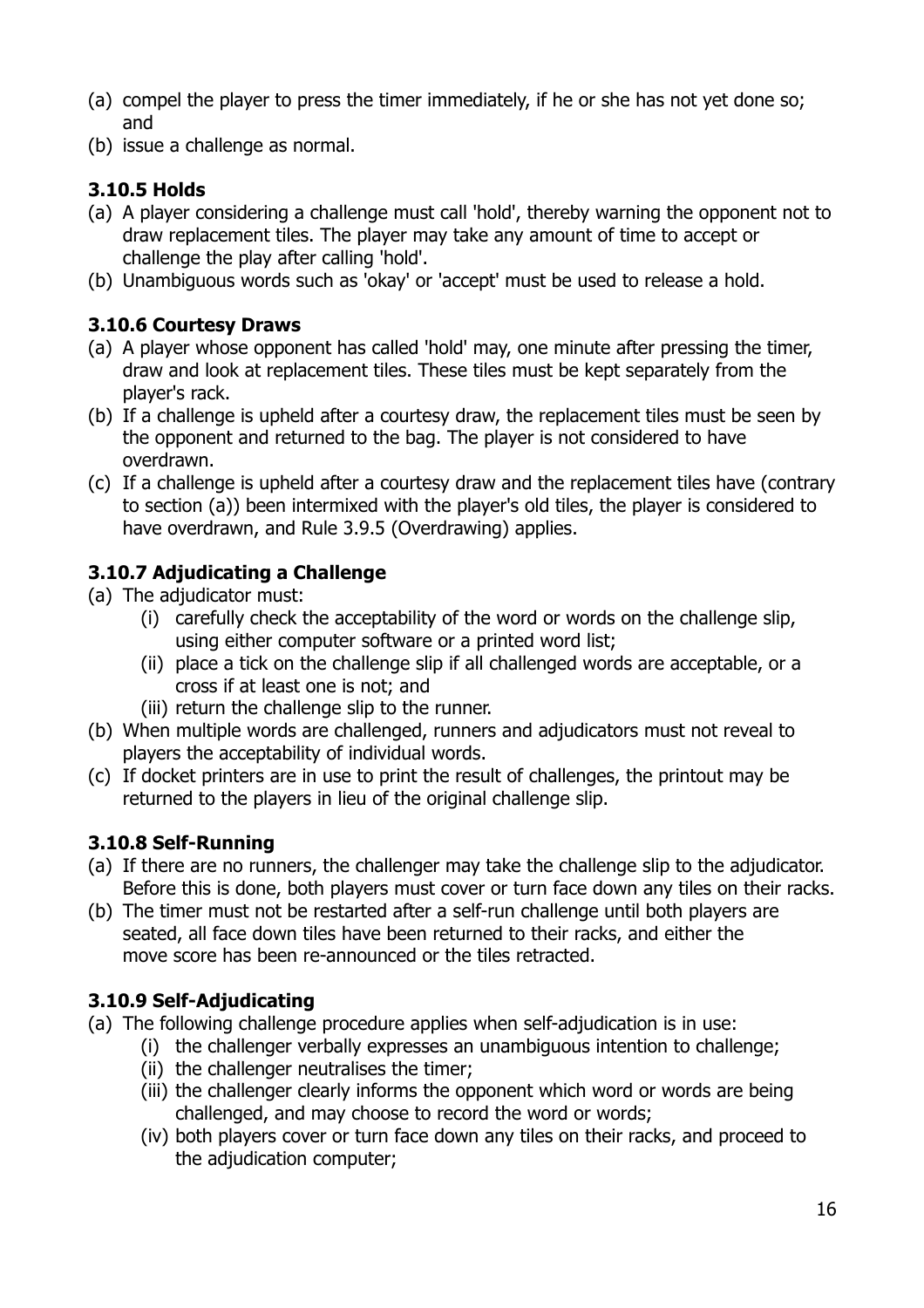- (v) the challenger types the word or words being challenged into the adjudication program;
- (vi) the opponent verifies that the word or words are correctly typed and executes the adjudication command.
- (b) The timer must not be restarted after a self-adjudicated challenge until both players are seated, all face down tiles have been returned to their racks, and either the move score has been re-announced or the tiles retracted.

### **3.10.10 No Retraction or Concession of a Challenge**

- (a) A player who verbally expresses an unambiguous intention to challenge and neutralises the timer is compelled to challenge.
- (b) The challenger may change his or her mind about which word or words to challenge at any time before the challenge slip is given to the runner, or (if the challenge is selfrun or self-adjudicated) before leaving the playing table.
- (c) A player whose turn is challenged may not concede the challenge prior to adjudication.

## **3.10.11 Rechallenging**

- (a) Either player may request the re-adjudication of a challenge.
- (b) If such a request is made, the original adjudicator should not perform the readjudication.
- (c) The re-adjudication is final unless it differs from the original adjudication, in which case the Tournament Director will provide a final adjudication.

## **3.10.12 Erroneous Challenges**

If it is discovered that a word written on a challenge slip does not correspond to a word played on the board in the most recent turn, the challenge may be reissued.

### **3.10.13 Misadjudication**

If a player is challenged, and the challenge is discovered to have been misadjudicated, the error may be corrected if and only if:

(a) no newly drawn tiles have touched the player's rack, or

(b) no retracted tiles have touched the player's rack.

Otherwise, play continues as normal and no account is taken of the error.

## **3.10.14 Board Control During Challenge**

When the timer is neutralised pending an adjudication, the player whose turn has been challenged retains control of the board.

## **3.10.15 Challenge Penalties**

- (a) A player whose turn is successfully challenged loses that turn. The challenger may be penalised only if all challenged words are acceptable.
- (b) The penalty for an unsuccessful challenge varies from tournament to tournament. The following penalty conditions are considered standard:
	- (i) no penalty ('single challenge');
	- (ii) five-point penalty per unsuccessfully challenged word;
	- (iii) five-point penalty per unsuccessfully challenged turn;
	- (iv) as in subsection (ii) or (iii), but using ten-point penalties;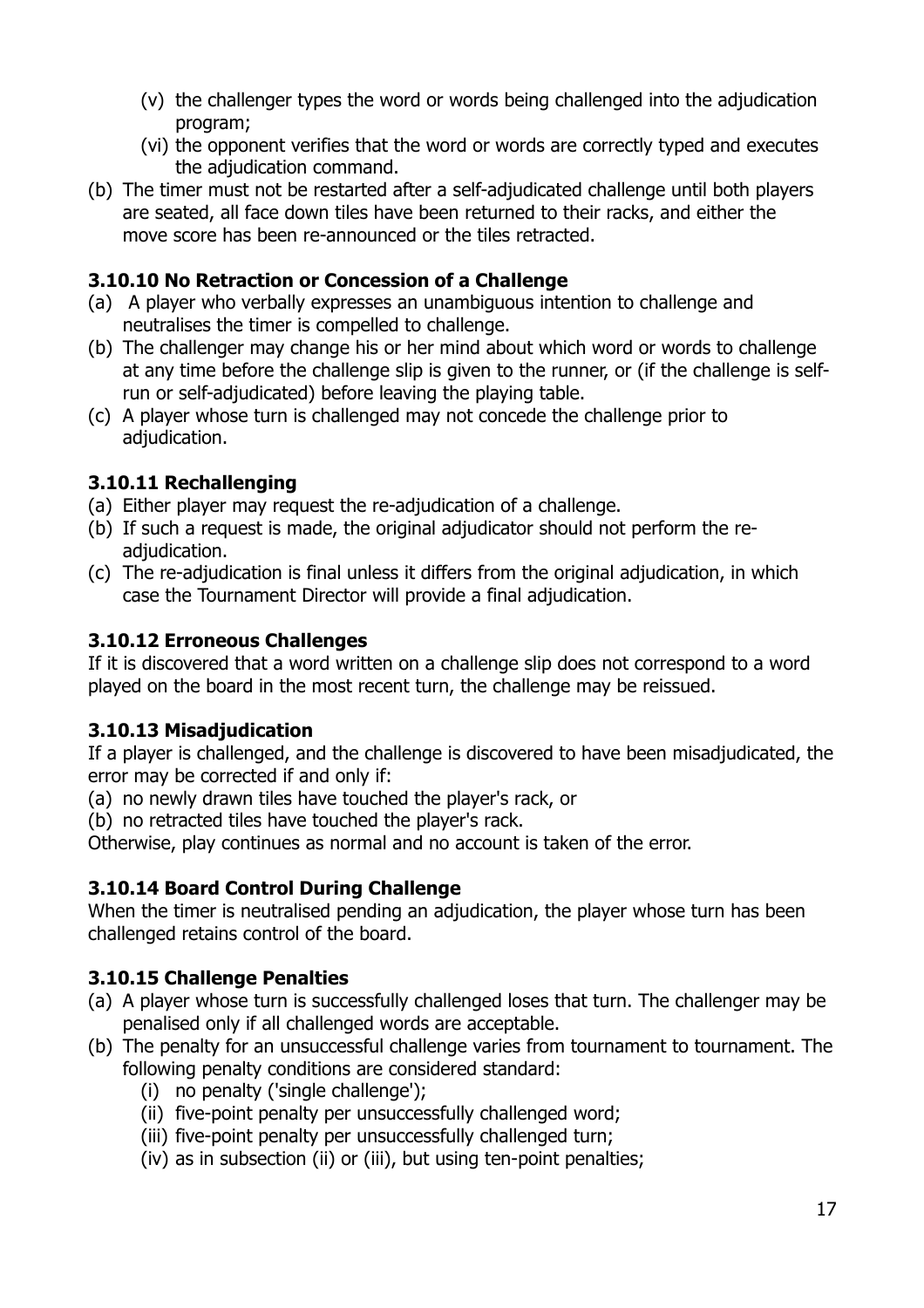- (v) loss of turn ('double challenge').
- (c) Other penalty conditions are not considered standard. Examples are:
	- (i) no penalty for first unsuccessful challenge, loss of turn for subsequent unsuccessful challenges ('dingle challenge');
	- (ii) five-point penalty for first unsuccessful challenge, ten-point penalty for subsequent unsuccessful challenges;
	- (iii) 5-5-10-20-30 point (or similar) increasing penalties for unsuccessful challenges;
	- (iv) time penalties.
- (d) Option (b)(ii) is the preferred international norm. Tournaments using non-standard penalty conditions may be considered non-ratable by WESPA.

## **3.10.16 Challenging Word Placement**

- (a) A player may challenge a turn on the grounds that a word has been placed illegally. Illegal word placements include, but are not limited to:
	- (i) failure to cover the centre square on the opening play;
	- (ii) placing tiles such that the tiles do not all form part of one word;
	- (iii) playing a diagonal word;
	- (iv) playing a word that extends beyond the 15x15 grid;
	- (v) playing a misoriented word (see Rule 3.1.3 (Establishing Orientation)).
- (b) A player wishing to challenge an illegal word placement must neutralise the timer and call the Tournament Director to adjudicate.
- (c) There is no penalty for an unsuccessful challenge.
- (d) A player is free to refrain from challenging an illegal word placement. In the case of subsection (a)(i), if a player so refrains, the centre square retains its double-wordscore value for subsequent turns.

## **3.10.17 Challenging the Legality of an Exchange**

- (a) A player may challenge the legality of an exchange on the grounds that fewer than seven tiles remain in the bag. The challenge may be issued once the opponent has announced the exchange and pressed the timer.
- (b) A player wishing to challenge an illegal exchange must neutralise the timer and call the Tournament Director to adjudicate.
- (c) There is no penalty for an unsuccessful challenge.
- (d) A player is free to refrain from challenging an illegal exchange.
- (e) The right to challenge an illegal exchange survives until an unwanted tile is returned to the bag.

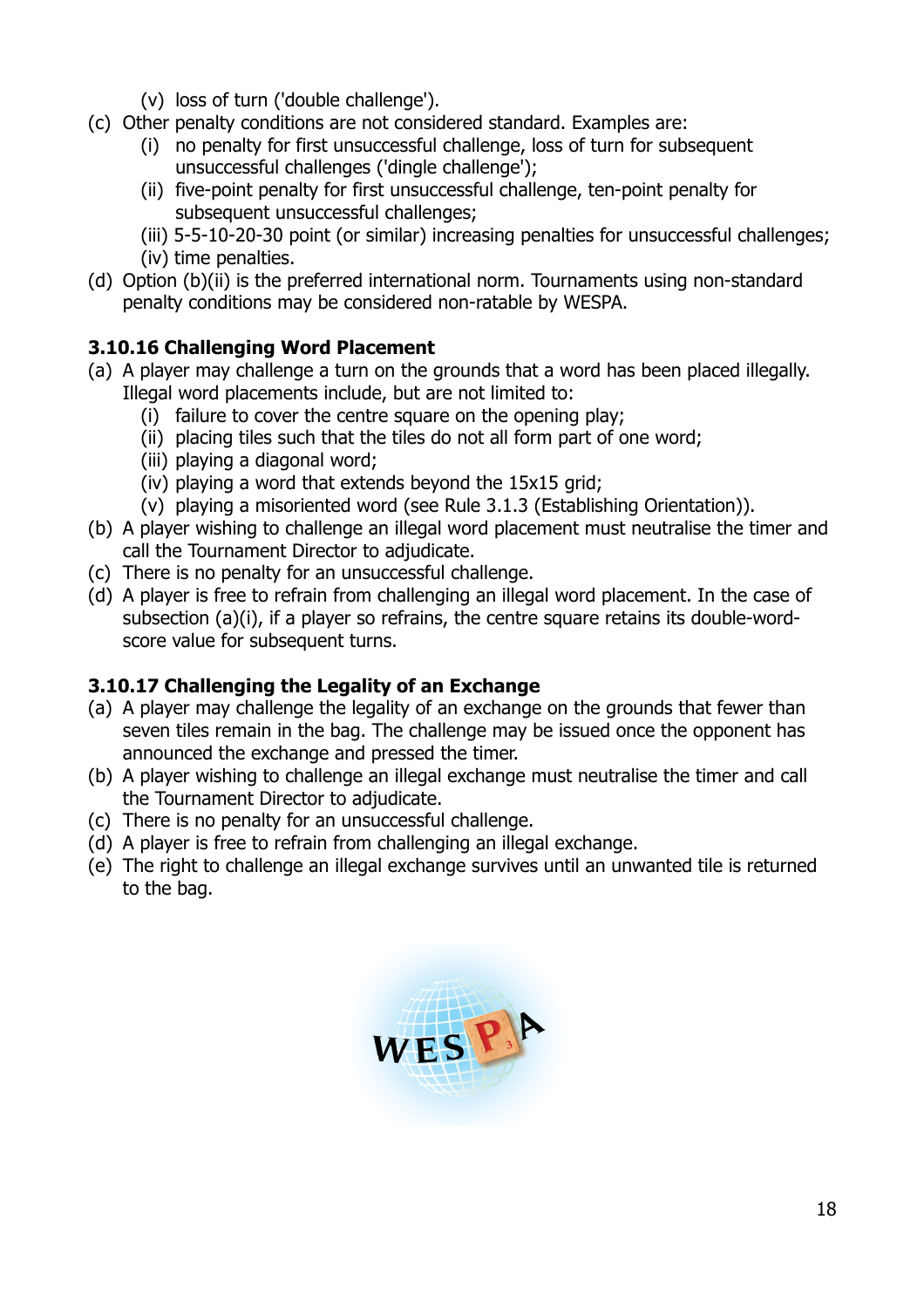## **Part 4 – Interrupting the Game**

## **4.1 Neutralising the Timer**

The timer may be neutralised during the game for the following reasons only:

- (a) to issue a challenge;
- (b) to resolve a scoring discrepancy;
- (c) to correct an overdraw;
- (d) to ascertain the game time assigned to a late player;
- (e) to call the Tournament Director to resolve a problem;
- (f) to deal with an unforeseen event such as a power failure or a spillage of water; or
- (g) to follow any other procedure which requires neutralisation under these Rules.

## **4.2 Leaving the Playing Area**

- (a) Players must obtain the Tournament Director's permission to leave the playing area during a game.
- (b) If permission is obtained, the Tournament Director will supervise the following procedure:
	- (i) the player wishing to leave must complete a turn, except for drawing replacement tiles;
	- (ii) the player may then leave the playing area;
	- (iii) while the player is absent, the opponent may complete a turn, except for drawing replacement tiles.
- (c) In an emergency, players may leave the playing area without obtaining permission. The opponent must alert the Tournament Director immediately if this occurs.
- (d) Supervision of players who leave the playing area is at the discretion of the Tournament Director. An opponent may request but may not compel supervision.

## **4.3 Tiles Discovered Out of the Bag**

If any tiles (other than those properly in a player's possession) are discovered outside the bag at any time before the result sheet has been signed, then:

- (a) both players see the tiles;
- (b) both players check to ensure that the tiles were not accidentally displaced from the board, especially from the corners and edges (once this is agreed, the board may not be subsequently corrected);
- (c) the tiles are returned to the bag;
- (d) any tiles removed from players' racks in the belief that the game was over are replaced; and
- (e) one of the following steps is taken:
	- (i) if both players have seven tiles, play resumes as usual;
	- (ii) if only one player has seven tiles, that player's opponent draws from the bag; or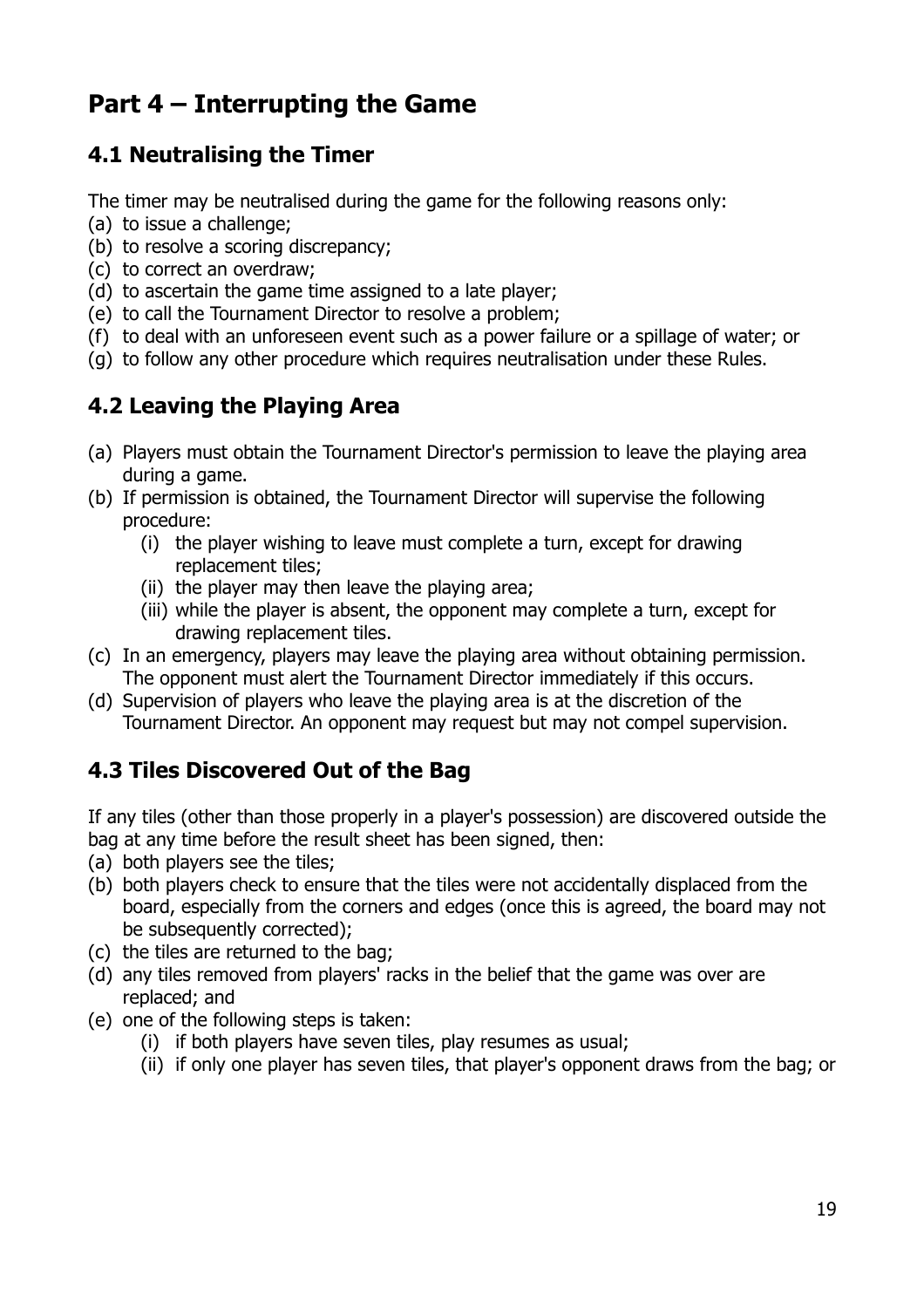(iii) if neither player has seven tiles, the players ascertain who should have drawn replacement tiles earliest, and that player draws from the bag. If only one player has tiles after this is done, the game is over and the result is recalculated as necessary.

Under no circumstances may any moves be replayed.

## **4.4 Spilled Tiles**

If a player spills surplus tiles from the bag at any time, that player is overdrawn and Rule 3.9.5 (Overdrawing) applies.

## **4.5 Tiles Discovered In the Bag**

If any tiles are discovered in the bag, which the players had thought to be empty, before the result sheet has been signed, then:

- (a) both players see the tiles;
- (b) any tiles removed from players' racks in the belief that the game was over are replaced; and
- (c) the players ascertain who should have drawn replacement tiles earliest, and that player adds the tiles to his or her rack.

If both players still have tiles after this process, play resumes. If only one player has tiles, the game is over and the result recalculated as necessary. Under no circumstances may any moves be replayed.



## **Part 5 – Ending the Game**

## **5.1 'Playing Out'**

### **5.1.1 Procedure for 'Playing Out'**

'Playing out' occurs when, after completing a turn, a player has no tiles remaining, and no tiles remain to be drawn from the bag.

### **5.1.2 Actions to be Taken Upon 'Playing Out'**

A player attempting to play out must neutralise the timer, rather than starting the opponent's timer. The opponent must then either:

(a) accept the turn by revealing his or her unplayed tiles;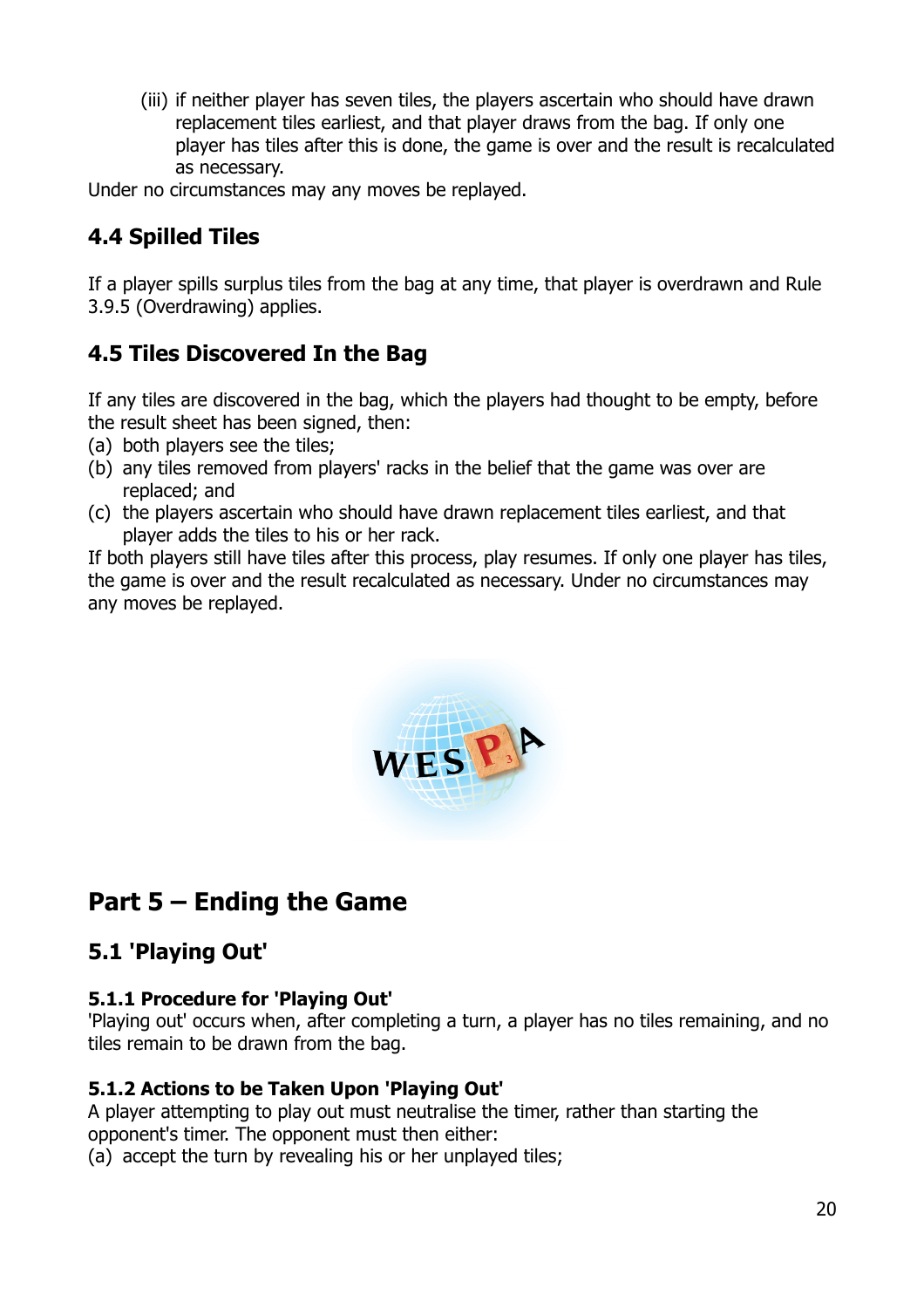(b) call 'hold'; or

(c) challenge the turn.

## **5.1.3 Right to Restart Timer**

- (a) If a player has attempted to play out, and the opponent fails to accept the turn within approximately five seconds, then the player is entitled to restart the opponent's timer while awaiting the opponent's action.
- (b) If an opponent's timer is so started, the opponent must neutralise the timer after deciding either to accept the turn or to challenge.

## **5.1.4 Tiles Remaining**

When a player has played out, then either:

- (a) his or her score is increased by the value of the opponent's unplayed tiles, and the opponent's score is commensurately decreased; or
- (b) his or her score is increased by twice the value of the opponent's unplayed tiles, and the opponent's score is unchanged.

The tournament organiser must ensure that all players know which section is in force.

## **5.2 Six Consecutive Zero Scores**

The game ends after six consecutive turns scoring zero, resulting from any combination of passes, exchanges and successful challenges. If this occurs, each player's final score is reduced by the total value of the tiles on his or her rack.

## **5.3 Time Penalties**

### **5.3.1 Ascertaining When Time Penalties Apply**

A player who exceeds his or her assigned game time incurs time penalties. This occurs once:

- (a) the player's timer shows -00.01 (in the case of a digital count-down timer);
- (b) the player's timer shows xx.01 (in the case of a digital count-up timer, where xx represents the assigned game time in minutes); or
- (c) the flag on the player's side has dropped (in the case of an analogue chess clock).

## **5.3.2 Application of Time Penalties**

A player's score is reduced by 10 points per minute or part thereof by which he or she exceeded the assigned game time.

## **5.3.3 Overtime Leading to Forfeiture**

A player who overruns his or her assigned game time by 10 minutes forfeits that game. If this occurs, the game margin is the margin at the time of forfeiture (including time penalties) or 100 points, whichever is the greater.

### **5.3.4 No Additional Time Penalties When Timer Not Neutralised**

(a) If the timer is improperly left running at the end of the game, any time penalties that accrue beyond the point at which the timer should have been neutralised are disregarded.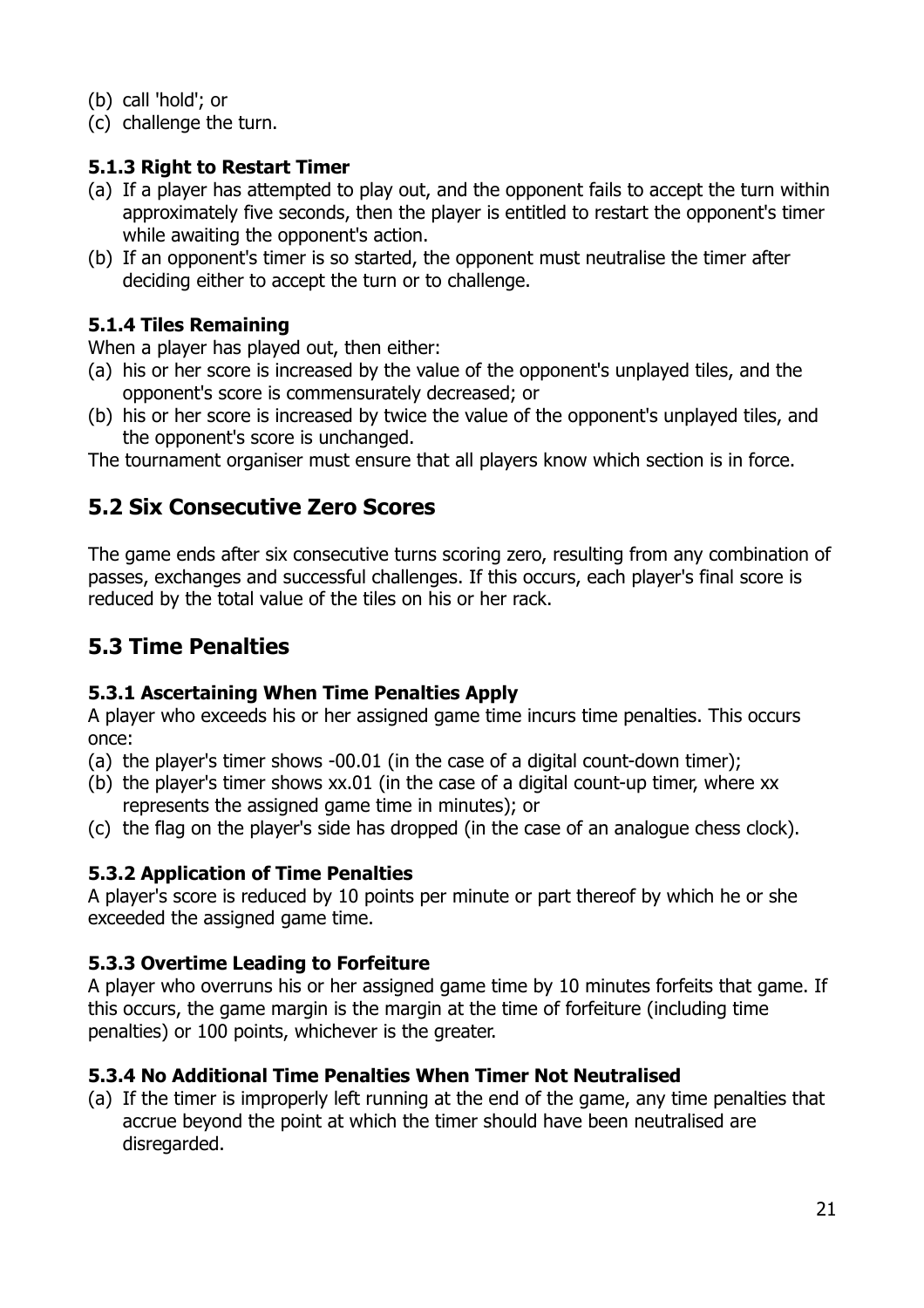(b) If a player fails to neutralise the timer when playing out, the opponent is taken to neutralise the timer by revealing his or her unplayed tiles.

#### **5.3.5 Standard Game Time**

An assigned game time of 25 minutes is considered standard. Tournaments using different times may be regarded by WESPA as non-ratable.

## **5.4 Result Sheets**

#### **5.4.1 Result Sheets Final Once Signed**

A game result sheet signed by both players is final, and binds the players and the Tournament Director, unless:

- (a) before submitting the sheet, both players agree to correct an error on it;
- (b) after submitting the sheet, but before the start of the next game, both players petition the Tournament Director to correct an error on it.

#### **5.4.2 Responsibility of Winner**

The winner must hand in the result sheet before leaving the playing area.

## **5.5 Recounts**

#### **5.5.1 Right to Recount**

Either player may request a recount at the end of a game, but only if the game margin is 20 points or less.

#### **5.5.2 Recount Procedure**

Partial recounts are not acceptable. A game must be recounted in full, or not at all. The timer remains neutralised during a recount.

### **5.5.3 Surrender of Score Sheet**

A recounting player may request the use of the opponent's score sheet. The opponent may object, but must, if asked, surrender the score sheet to the Tournament Director, who may use it to assist the recounting player.

### **5.5.4 Tournament Director's Discretion**

- (a) Since recounts can interfere with tournament scheduling, the Tournament Director may halt a recount if he or she believes it is frivolous or has taken an excessive time.
- (b) If the Tournament Director believes that a player is frivolously recounting or deliberately slowing the progress of a recount, then he or she may direct that no changes in that player's favour be made as a result of the recount.

## **5.6 Tile Check**

Before leaving the playing area, both players must ensure that the tiles are left on the board in a 10x10 grid or four 5x5 grids.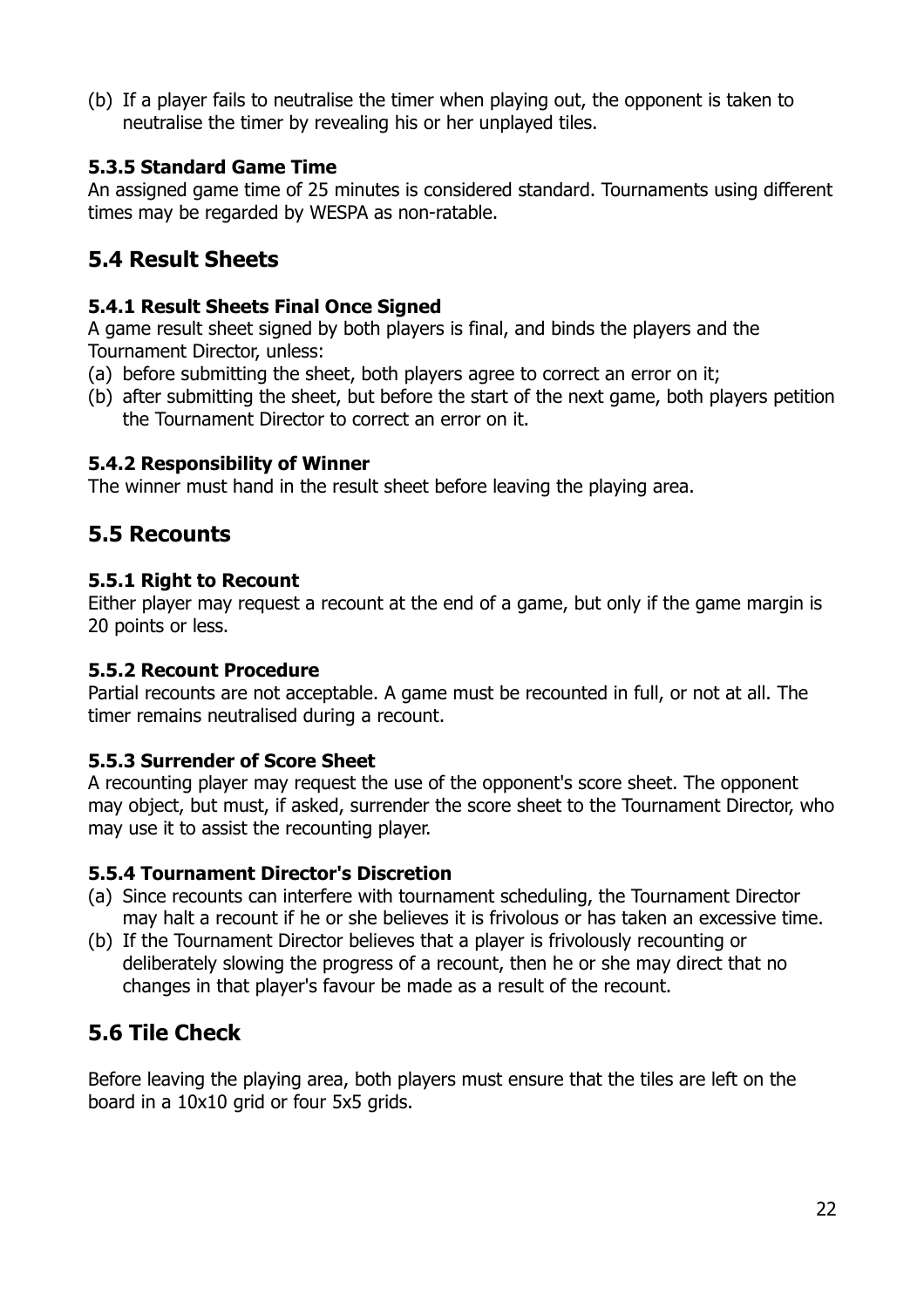## **5.7 Resigning**

- (a) A player may not resign a game except in an emergency.
- (b) A resigned game is forfeited and cannot be resumed.
- (c) The game margin in a properly resigned game is the greater of the following: (i) 50 points,
	- (ii) the non-resigning player's lead at the time of resignation plus 50 points.
- (d) The Tournament Director will determine an appropriate margin for an improperly resigned game.



## **Part 6 - Conduct**

## **6.1 General Conduct**

#### **6.1.1 Expected Standards**

WESPA expects players to uphold high standards of both etiquette and ethics. Respectful, courteous, fair and honest play is required. Players are honour bound not to cheat.

#### **6.1.2 Tournament Director's Powers and Responsibilities**

- (a) In disputes concerning conduct, the Tournament Director's ruling is final.
- (b) The Tournament Director must give each player a fair hearing, including (where relevant) taking the testimony of witnesses.
- (c) The Tournament Director must resolve factual disputes upon the balance of probabilities.
- (d) The Tournament Director may take the smooth running of the tournament into consideration.
- (e) In dealing with improper conduct, the Tournament Director has a wide discretion. The appropriate remedy will vary from case to case. The Tournament Director should always act with intelligence and impartiality.

### **6.1.3 State of Mind**

Disputes concerning conduct sometimes require the Tournament Director to form a belief about a player's state of mind. Many different factors may relevantly contribute to such beliefs. Subject to Rule 6.5 (Right of Appeal), the Tournament Director is the first and final arbiter of all such questions.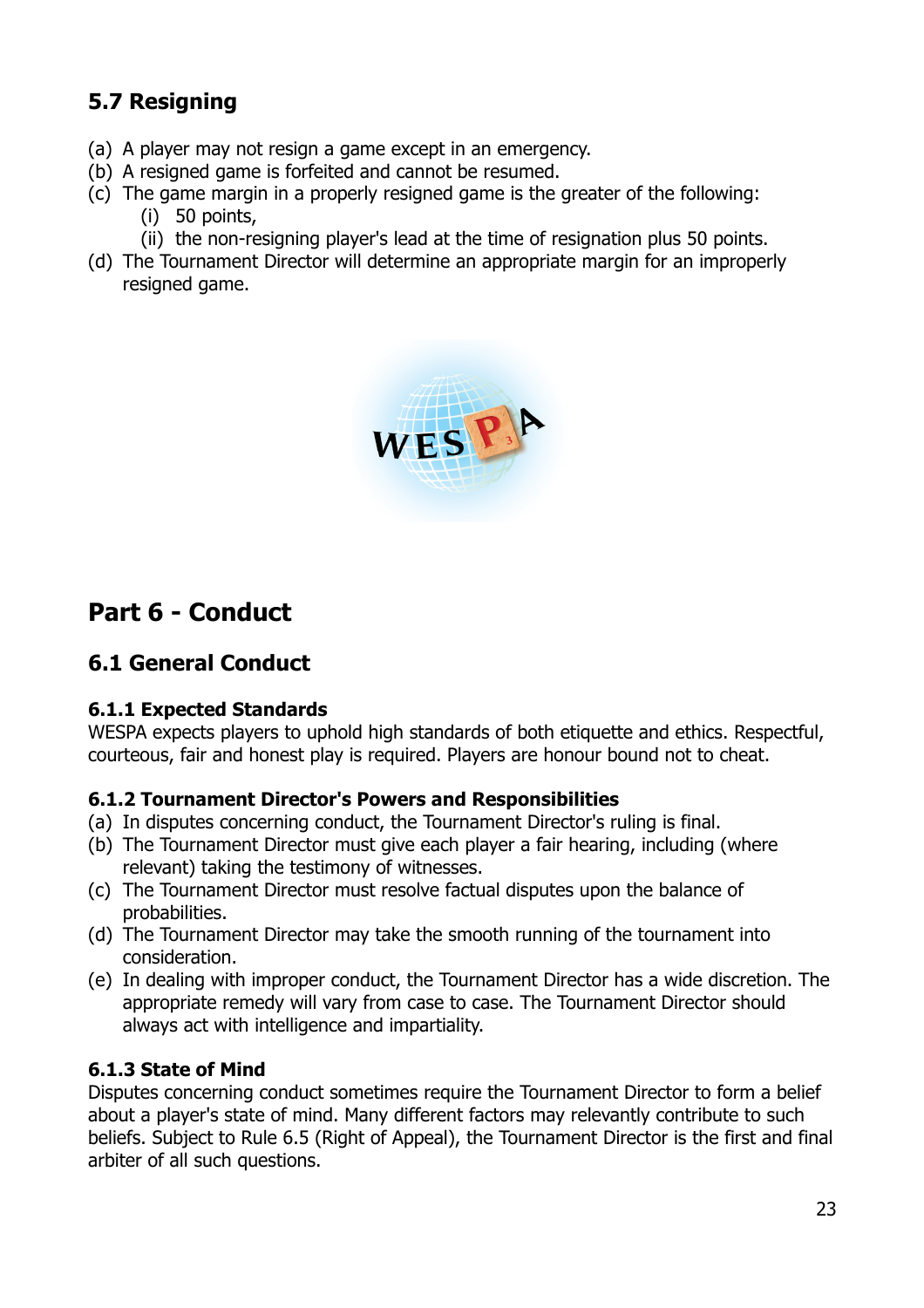## **6.2 Level 1 Offences (Cheating and Abusive Behaviour)**

## **6.2.1 Definition of Cheating**

Any deliberate bad-faith violation of these Rules or the Standard Rules is an act of cheating. Cheating includes, but is not limited to:

- (a) collusion;
- (b) concealing or palming tiles;
- (c) knowingly announcing or accepting incorrect move scores or cumulative scores;
- (d) knowingly misreporting game results;
- (e) using marked tiles;
- (f) looking inside the bag;
- (g) using accomplices, objects or materials to obtain an unfair advantage.

## **6.2.2 Suspected Cheating**

- (a) Players should avoid any personal action that might incur suspicion, and draw to the attention of their opponents any such action on their part.
- (b) A player who believes that an act of cheating has occurred in his or her game should call the Tournament Director.
- (c) A third party who witnesses an act of cheating should not intervene directly, but should report the incident to the Tournament Director.

## **6.2.3 Definition of Abusive Behaviour**

Abusive behaviour includes, but is not limited to:

- (a) making unauthorised physical contact with another player or a tournament official that intimidates, threatens or harms that person;
- (b) making a statement that intimidates, threatens or insults another player or a tournament official;
- (c) performing any other antisocial act that intimidates, threatens, insults or harms another player or a tournament official.

### **6.2.4 Penalties for Cheating and Abusive Behaviour**

If a player is found cheating or behaving abusively:

- (a) the player will be ejected from the tournament, and:
	- (i) if the tournament is a round robin, all of the player's games will be considered void; or
	- (ii) if the tournament is not a round robin, all games already played by the player will be retrospectively awarded to the opponent with a margin of 150 points (if the opponent achieved a better result, no change will be made), and the player will be moved to the bottom of the standings and treated as a bye for all further games;
- (b) the player's conduct will be reported to his or her national association; and
- (c) WESPA may restrict the player's participation in future tournaments.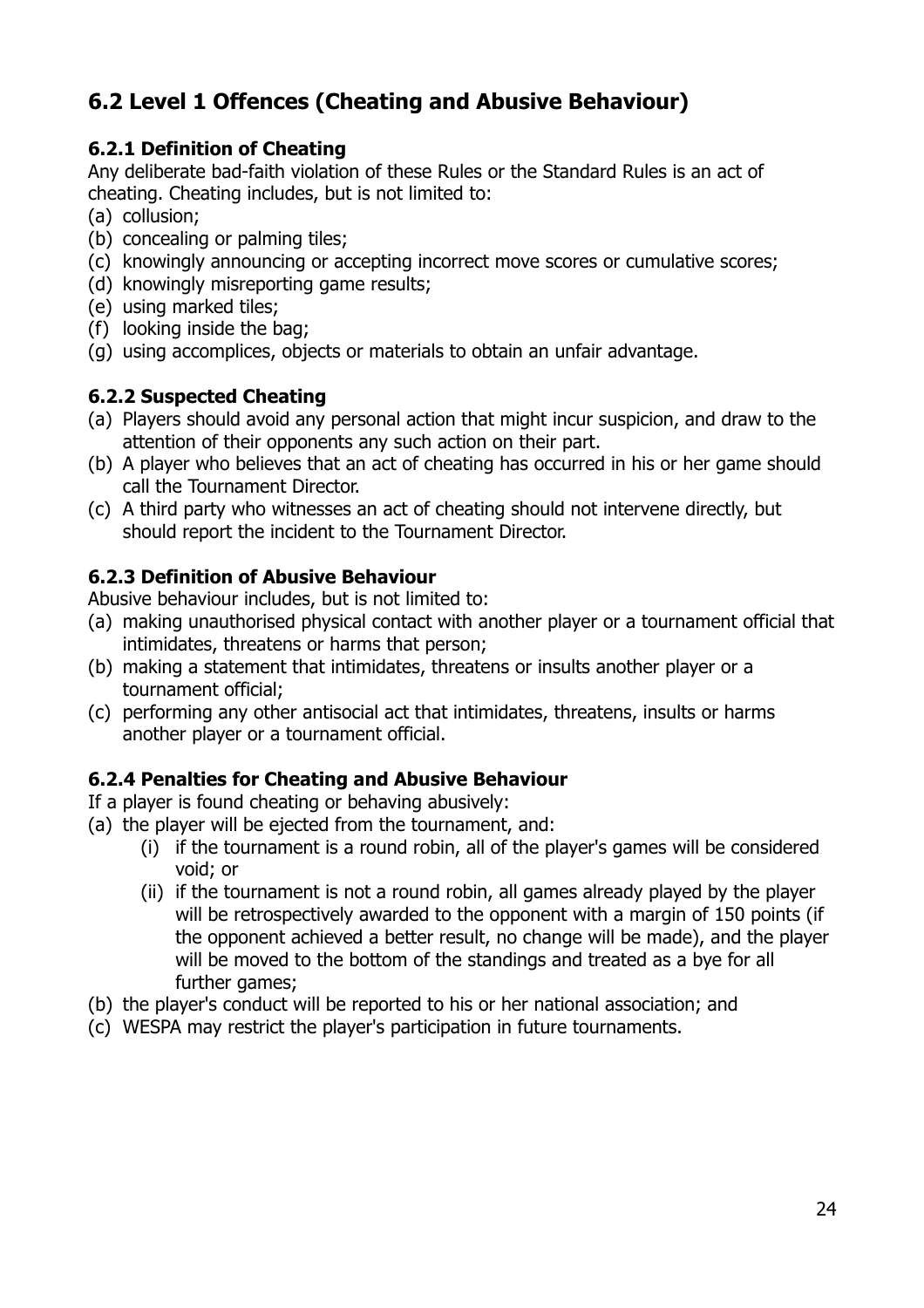## **6.3 Level 2 Offences (Unethical Behaviour)**

## **6.3.1 Definition of Unethical Behaviour**

Any act which contravenes the spirit of equitable and fair play constitutes unethical behaviour, even if it cannot be classified as a violation of these Rules or the Standard Rules. Unethical behaviour includes, but is not limited to:

- (a) impairing the opponent's view of the board;
- (b) shuffling tiles persistently and noisily, or otherwise manipulating the board, bag or tiles to distract the opponent;
- (c) making statements capable of misleading the opponent or affecting the opponent's play;
- (d) talking unnecessarily (including loud computation of the score for a move);
- (e) knowingly overdrawing, underdrawing, concealing an overdraw, or drawing out of order;
- (f) deliberately flash-drawing;
- (g) deliberately drawing slowly, or tracking tiles before drawing, to deny the opponent access to the tile bag;
- (h) issuing frivolous challenges to gain thinking time, or calling 'hold' solely to prevent the opponent from drawing;
- (i) misrepresenting the number of tiles in the bag;
- (j) using unacceptable objects or materials, such as word-source devices, mobile phones, pagers, palmtops and laptops;
- (k) knowingly misrepresenting the identity of a blank;
- (l) checking scores solely in order to gain thinking time or disturb the opponent, or refusing to check scores when properly requested to do so;
- (m) intermixing old tiles with tiles drawn in a courtesy draw;
- (n) motioning to press the timer, but refraining, in an attempt to gauge the opponent's reaction to a turn;
- (o) violating self-adjudication protocols;
- (p) abusing game equipment;
- (q) improperly leaving the playing area during play.

## **6.3.2 Behaviour Not Considered Unethical**

The following acts are not generally considered unethical:

- (a) exploiting an opponent's failure to press the timer at the end of a turn;
- (b) playing quickly to render the opponent short of time;
- (c) failing to check the opponent's calculation of a score;
- (d) the use of non-verbal body language to give a particular impression (for instance, playing a word confidently in order to dissuade the opponent from challenging);
- (e) failing to challenge an invalid word for strategic reasons.

### **6.3.3 Penalties for Unethical Behaviour**

- (a) A Tournament Director who finds that a player has behaved unethically may choose to deliver an official or unofficial warning, or to impose another penalty.
- (b) Possible penalties for unethical behaviour include, but are not limited to:
	- (i) official warning;
	- (ii) reduction of margin in tournament standings;
	- (iii) loss of turn, loss of time or point penalty in the game in progress;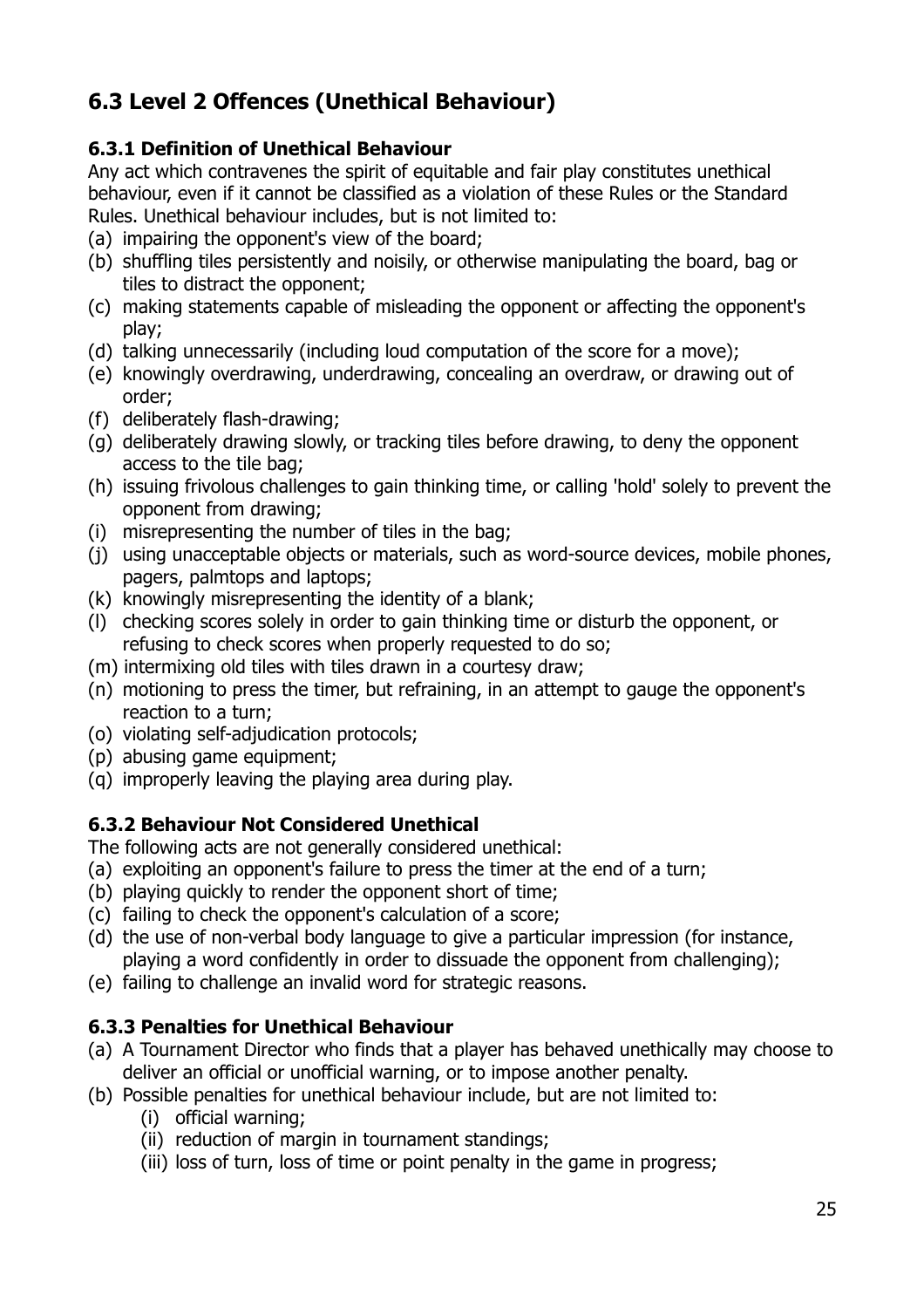- (iv) forfeiture of a game;
- (v) ejection from the tournament.
- (c) The Tournament Director may report unethical behaviour to the national association of the player concerned, or to WESPA.

## **6.3.4 Privacy of Score Sheets**

It is the responsibility of individual players to ensure that private material recorded on their score sheets is adequately concealed.

## **6.4 Level 3 Offences (Poor Etiquette)**

### **6.4.1 Definition of Poor Etiquette**

Any failure to act with due courtesy and respect towards other players and tournament officials constitutes poor etiquette. Poor etiquette includes, but is not limited to:

- (a) deliberately arriving late;
- (b) rotating the board for the opponent at the completion of a turn;
- (c) playing tiles upside down;
- (d) placing the bag out of the opponent's reach;
- (e) conducting lengthy or loud post-game analyses.

## **6.4.2 Penalties for Poor Etiquette**

In general, poor etiquette attracts no penalty beyond an unofficial warning. However, a player aggrieved by poor etiquette may call the Tournament Director, who will assess the case on its merits.

### **6.4.3 Observational Etiquette**

- (a) Persons observing a game must not:
	- (i) distract the players;
	- (ii) audibly discuss the game;
	- (iii) do anything capable of passing information about the game to the players;
	- (iv) infringe the players' personal space;
	- (v) continue to observe, if asked to leave by a player or the Tournament Director.
- (b) The Tournament Director has general discretion to ensure that observational etiquette is maintained, including the power to impose penalties.
- (c) Annotators must fully understand and comply with observational etiquette. All other annotation arrangements, including the capacity of players to refuse annotation, are matters for the tournament organisers, the Tournament Director and the players concerned.

## **6.5 Right of Appeal**

- (a) A player whose conduct is subject to an adverse finding has no right of appeal during the tournament. However, the player may appeal to the WESPA Executive Committee to review the finding after the tournament has concluded.
- (b) The WESPA Executive Committee will form a committee of disinterested players to consider the appeal, which will be determined either in person or through written submissions sent by letter, fax or email. The committee so formed is the sole body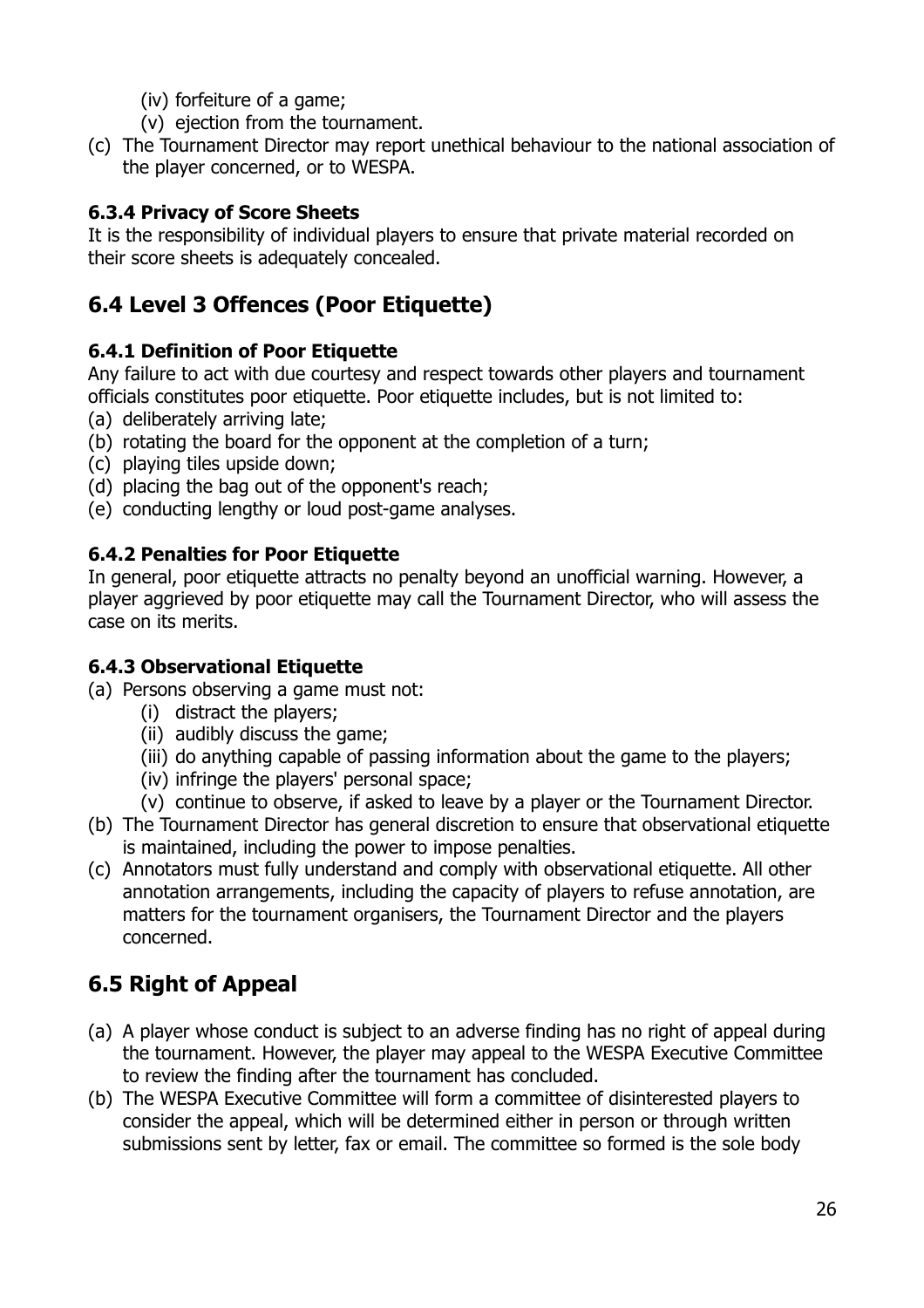with power to review the correctness of the finding.

- (c) If the appeal is partly or wholly upheld, the committee will recommend a course of action to the WESPA Executive Committee. This may include the amendment of tournament results.
- (d) There is no further right of appeal.



## **Appendix 1 – Standard Rules**

© Mattel Inc, 2006.

Note: In the event of a discrepancy between the Standard Rules and the WESPA Game Rules, the WESPA Game Rules prevail. See Rule 1.1 (Standard Rules).

#### HOW TO PLAY

#### EVERY WORD COUNTS!

SCRABBLE® is a word game for 2, 3 or 4 players. Play consists of forming interlocking words, crossword fashion, on the SCRABBLE® playing board, using letter tiles with various score values. The object of the game is to get the highest score. Each player competes by using their tiles in combinations and locations that take best advantage of letter values and premium squares on the board. The combined total score for a game may range from about 400 points to 800 or more, depending on the skill of the players.

CONTENTS

1 Playing Board 100 Letter Tiles 4 Tile Racks 1 Tile Bag

100 Letter tiles:

- There are 98 tiles with letters of the alphabet and two blank tiles.
- Each of the letter tiles has score values indicated by the number to the bottom right of the letter.
- The two blank tiles have no score value, and can be used as any letter desired. When it is played, the player must state what letter it represents, after which it cannot be changed for the remainder of the game.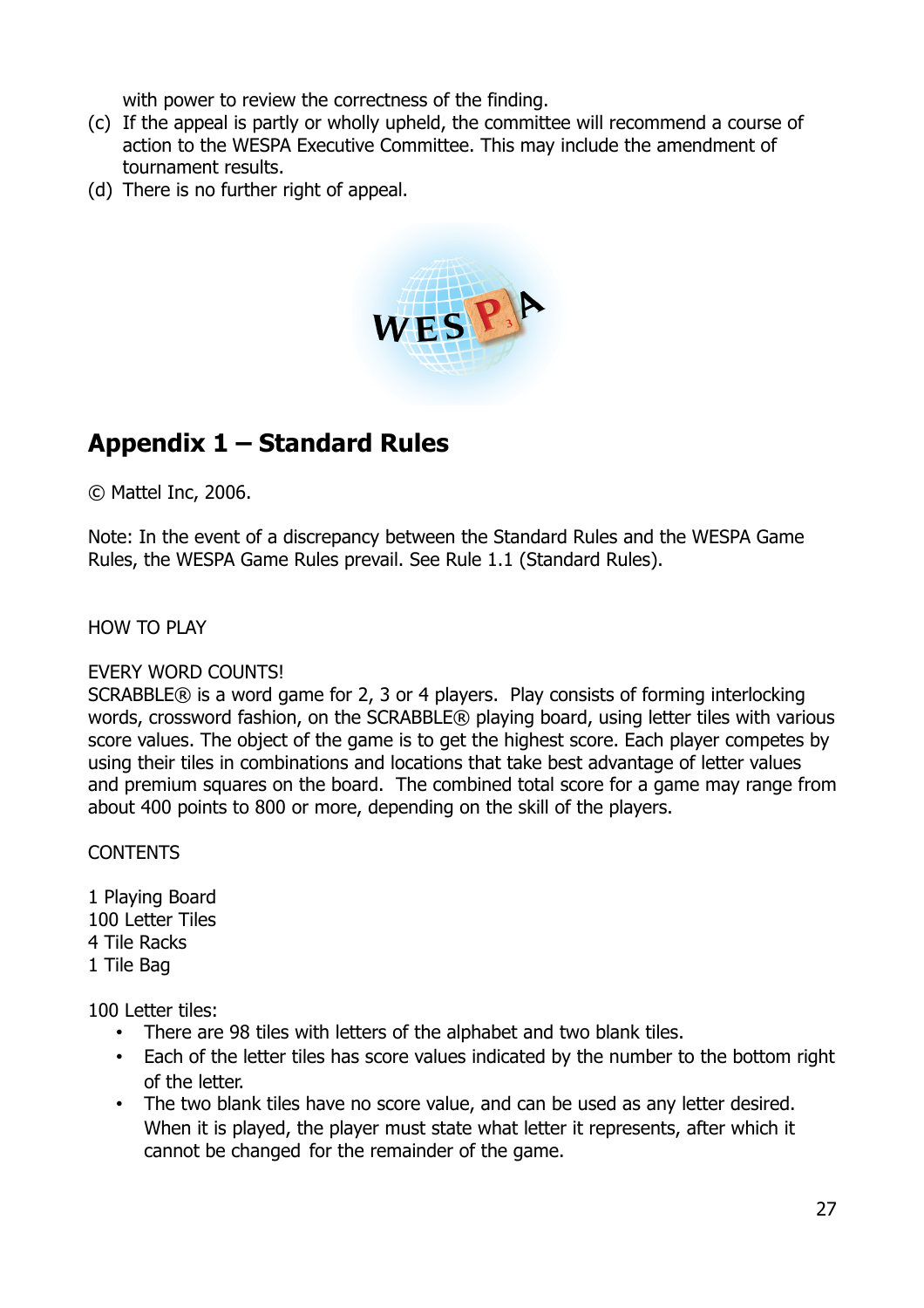#### SET UP

- Get a pen and paper to keep score.
- Set up the board in the middle of the playing area.
- Each player takes a rack for arranging their tiles and places it in front of them.
- All the tiles are placed in the tile bag. Each player takes a tile out to find out who plays first. The player who has the tile nearest the beginning of the alphabet, with the blank preceding 'A,' plays first. The exposed tiles are put back into the bag and the bag is shaken to shuffle them.
- Each player, in turn, then draws seven new tiles and places them on their racks. Everyone is now ready to play SCRABBLE®. Play proceeds clockwise.

#### RULES OF PLAY

#### Keeping score

One player is elected as scorekeeper. They keep tally of each player's score after each turn.

#### Exchanging tiles

Any player may use their turn to replace any or all of the tiles in their rack. They may do so by discarding them face down, drawing the same number of new tiles, then mixing the discarded tiles with those remaining in the bag. They then await their next turn to play.

#### Passing (missing a turn)

Instead of placing tiles on the board, or exchanging tiles, a player may also decide to pass, whether or not they are able to make a word (or words).

However, should all players pass twice in succession, the game ends.

#### Placing the first word

The first player combines two or more of their tiles to form a word and places them on the board to read either across or down with one tile on the centre square (ribbon). Diagonal words are not permitted.

All tiles played in this and subsequent turns must be placed in one continuous line horizontally or vertically.

#### Permitted words

You may play any words listed in a standard English dictionary except those only spelt with an initial capital letter, abbreviations, prefixes and suffixes and words requiring apostrophes and hyphens. Foreign words in a standard English dictionary are considered to have been absorbed into the English language and are allowed. Prior to starting the game, all players must agree on a dictionary to be used.

Once a tile has been placed on the board, it may not be moved unless the word is successfully challenged.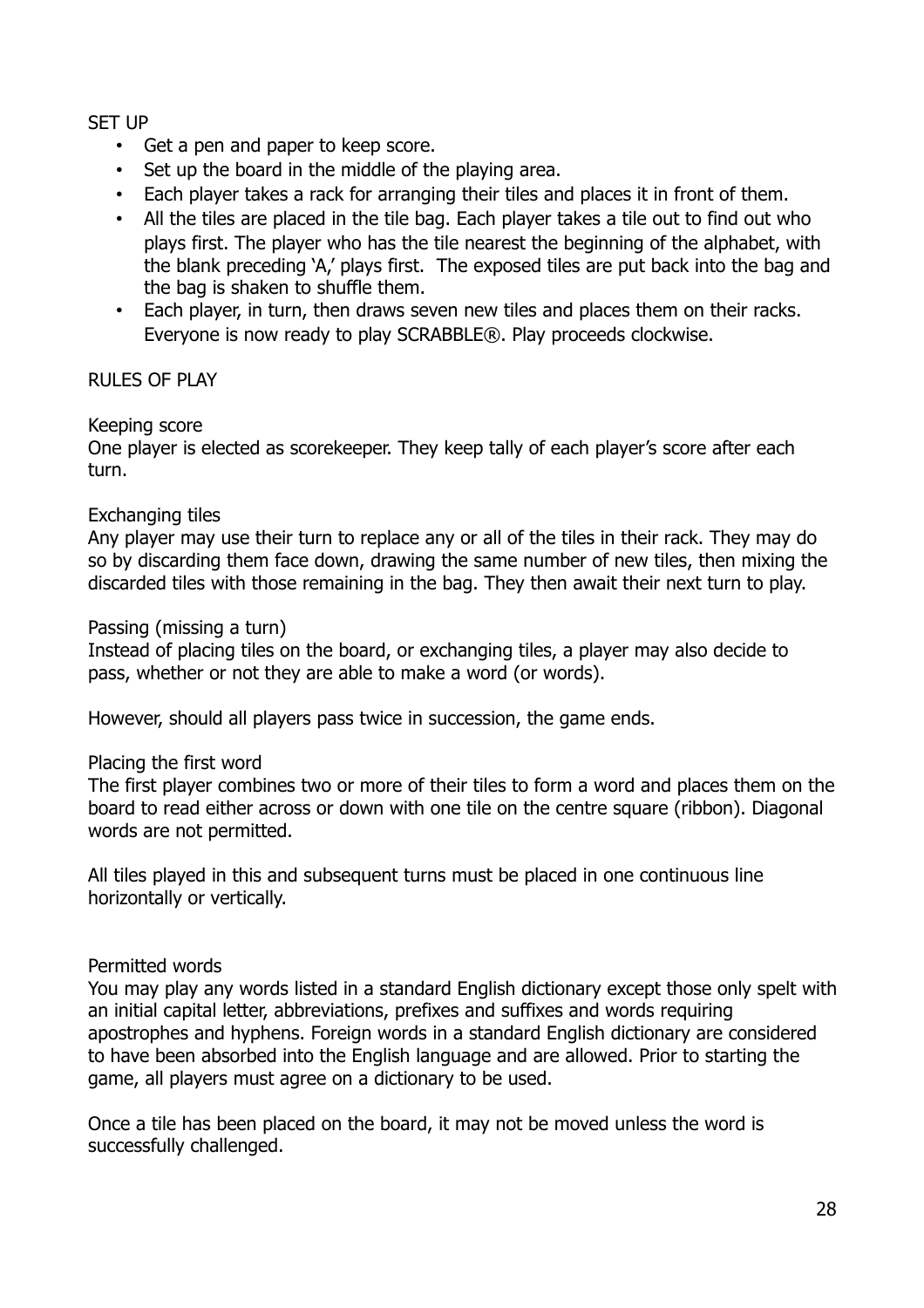#### Challenging words

Once a word has been played, the word may be challenged before the score is added up and the next player starts their turn. At this point only, you may consult a dictionary to check spelling or usage. If the word challenged is unacceptable, the player takes back their tiles and loses their turn.

#### BOARD Premium Spaces

The playing board consists of  $15 \times 15$  squares in the playing area with grid lines to separate the squares. There are special premium squares on the board with bonus score values:

Premium Letter Squares

A light blue square doubles the score of a letter placed on it. A dark blue square triples the score of a letter placed on it.

Premium Word Squares

A light red square doubles the score of the word.

A dark red square triples the score of the word.

If a word crosses both premium letter and word squares, all the bonus letter values are added up before the complete word score is double or tripled.

The bonus scores of the premium squares only apply to the turn in which the tiles are placed on them.

When a blank is placed on a Triple or Double Word square, the sum of the tiles in the word is doubled or tripled even though the blank itself has no score value. When it is placed on a Triple or Double Letter square, the value of the blank tile is still zero.

#### Scoring the first word

A player completes their turn by counting and announcing their score, which is recorded by the scorekeeper.

The score for the turn is calculated by adding up all the values of the numbers on the tiles, plus any premium values from utilising the premium squares.

Ending a turn

At the end of every turn, the player draws as many new tiles as they have played, thus always keeping seven tiles in their rack.

#### Added 50-point bonus

Any player who plays all seven of their tiles in a single turn scores a premium of 50 points in addition to their regular score for the turn. The 50 points are added on after doubling or tripling a word score.

Next Player's turn The second player and then each player in turn, has the choice of exchanging tiles,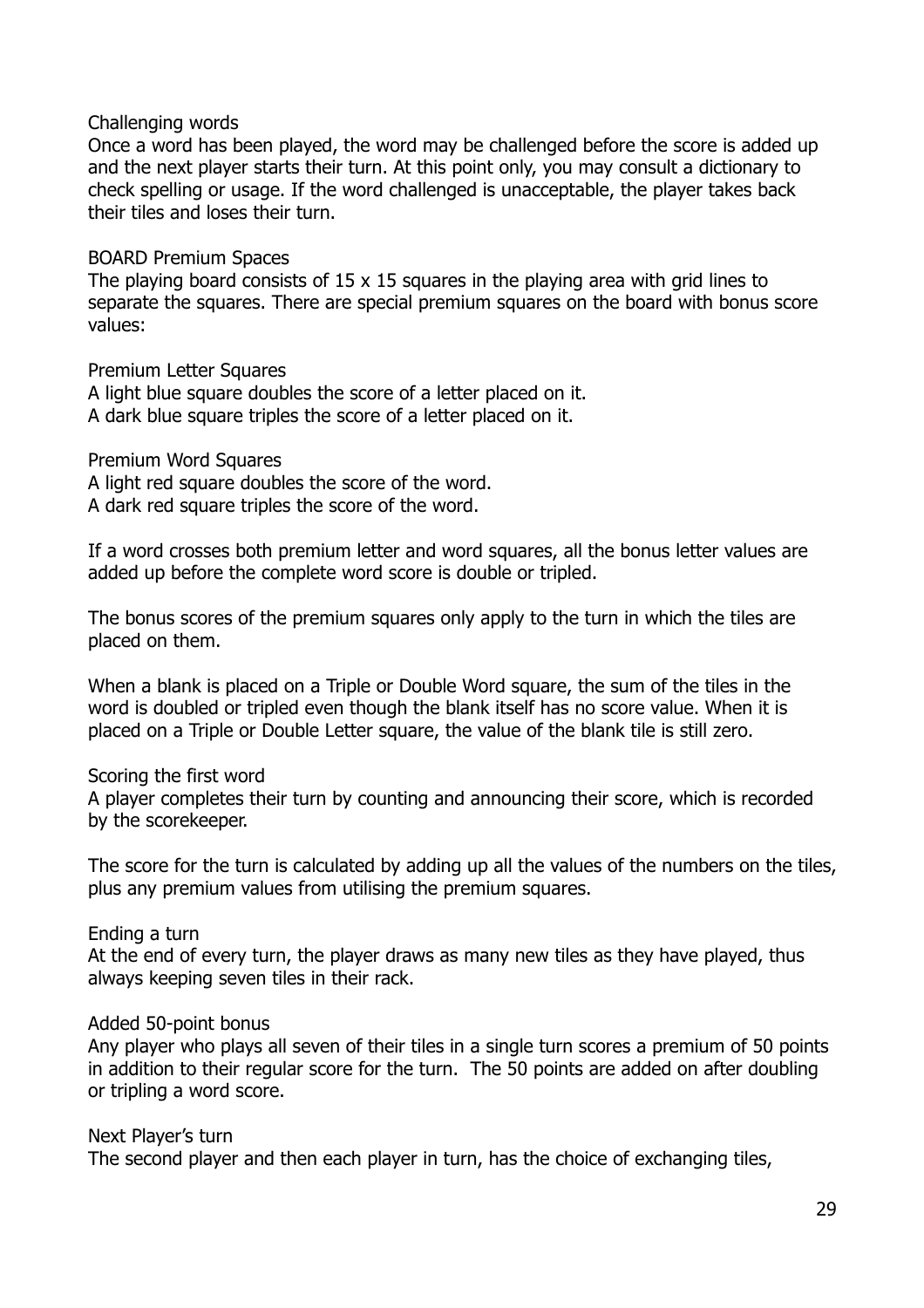passing or adding one or more tiles to those already played so as to form new words of two or more letters.

All tiles played in any one turn must be placed in one row only across or one column only down the board.

If they touch other tiles in adjacent rows, they must form complete words crossword fashion, with all such tiles.

The player gets full score for all words formed or modified by their play. Include the bonus scores of any premium squares on which they have placed the tiles.

There are five different ways that new words can be formed:

- 1. Adding one or more tiles to the beginning or end of a word already on the board, or to both the beginning and end of that word.
- 2. Placing a word at right angles to a word already on the board. The new word must use one of the letters of the word already on the board.
- 3. Placing a complete word parallel to a word already played so that adjoining tiles also form complete words. In this example, more than one word is formed in the same turn and each word is scored. The common letters are counted (with full premium value, when they are on premium squares) in the score for each word.
- 4. The new word may also add a letter to an existing word.
- 5. The last variation would be to "bridge" two or more letters. (This can only happen on the 4th move or later in the game.)

Sometimes a word may cross two premium word squares. The word score is doubled then re-doubled - 4 times the complete word score; or tripled and then re-tripled - 9 times the complete word score!

End of the game

The game ends when

- all the tiles have been drawn and one of the players has used all the tiles in their rack
- when all possible plays have been made
- all players have passed twice in consecutive turns

After all the scores are added up, each player's score is reduced by the sum of his unplayed tiles, and if one player has used all their tiles, their score is increased by the sum of the unplayed tiles of all the other players.

e.g. If Player one has an X and an A left on their rack at the end of the game, their score is reduced by 9 points. The player who used all their tiles adds 9 points to their score.

Remember - the game can be won or lost on the last letter in the bag!